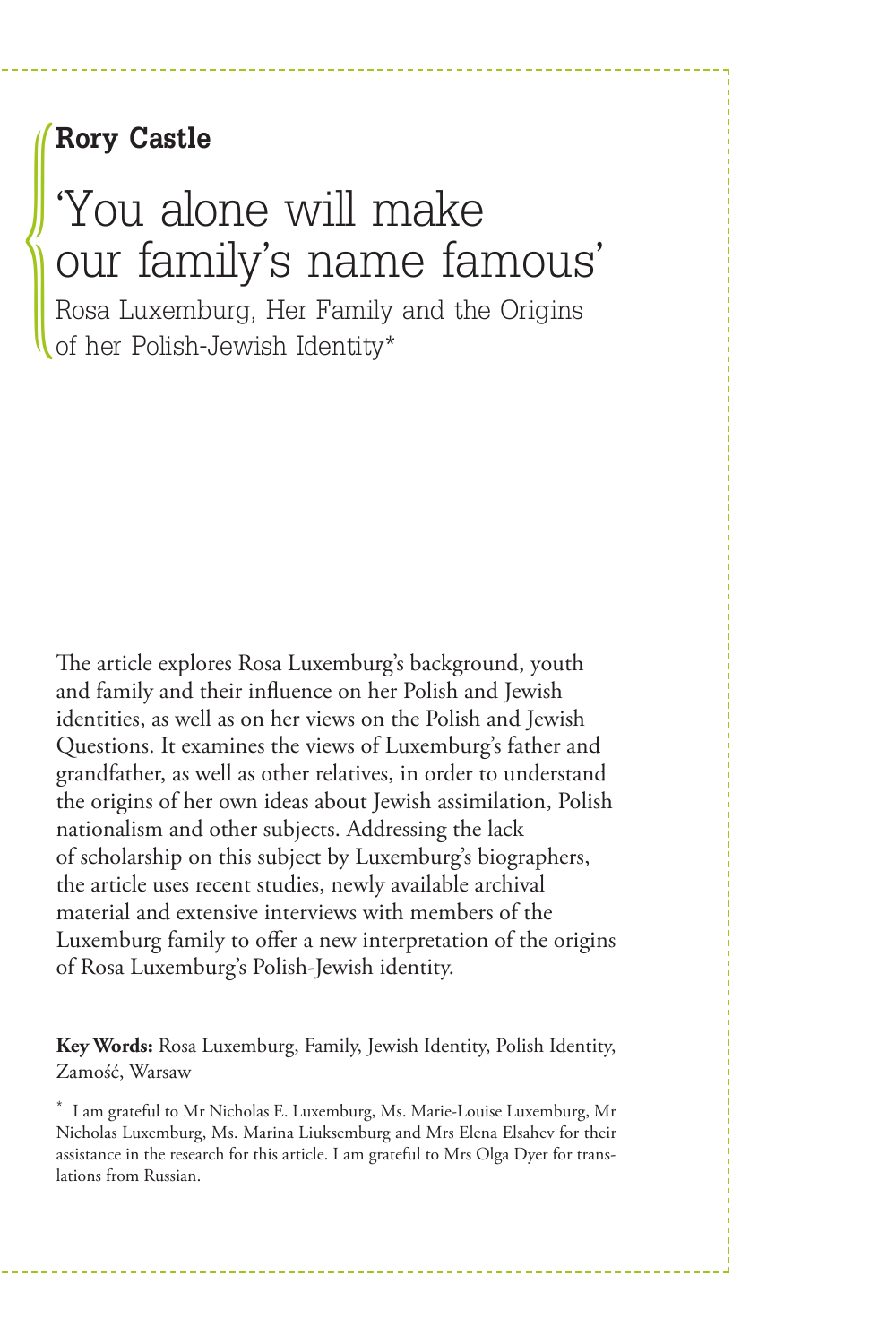In a recent review, a leading historian of Poland has argued that the letters of Rosa Luxemburg 'reveal that the argument about Polish independence was as much or more political, even personal, than it was economic and ideological'.1 While Luxemburg is remembered in Germany and elsewhere for her contribution to Marxist thought and for her role in the failed Spartacist Rising of 1919, she is remembered by Poles primarily as a proto-Communist, whose stubborn opposition to Polish independence has earned her a reputation as a national traitor.<sup>2</sup> One obvious consequence of her unpopularity in Poland is that Luxemburg's work in the Polish socialist movement has received relatively little attention when compared to her work in Germany.3 A second consequence, which is the focus of this study, is that biographical studies of Luxemburg have paid little attention to her early life, family and continuing connections with Poland after her emigration in 1889, at the age of eighteen.

Rosa Luxemburg's background has always been obscure. She was herself extremely reluctant to discuss her childhood, family or personal life and fiercely protected her privacy. Only her family and a privileged few were able to penetrate her defences, and they were not always willing

1 Timothy Snyder, 'Love and Death: Review of *The Letters of Rosa Luxemburg*'*,*  in *The New Republic,* 9 June 2011. Note: Although there are several spellings of the surname, I have used 'Luxemburg' throughout except when quoting directly from a source. Rosa's family tended to use Luxenburg, but also Luksenburg and other spellings, depending on the time and place. Contrary to the claims of some biographers, Rosa's use of Luxemburg was not an attempt to Germanize her name. In fact, the family probably moved to Poland from Germany in the eighteenth century and used the 'ks' spelling when necessary because the Polish alphabet does not have a letter 'x'. Rosa's nephew Kazimierz struggled with the Lithuanian authorities to keep the Luxemburg spelling and questioned why his aunt's works were published in Poland under the name Luksemburg. See Holger Pollit, 'Pan Kazimierz aus Vilnius' ['Sir Kazimierz of Vilnius'] in *Des Blättchens* 12. Jahrgang, XII, Berlin, 28 September 2009, Heft 20. For the accusation of Germanization, see Elżbieta Ettinger, *Rosa Luxemburg; A Life* (London & New York: Pandora, 1988), 42.

2 The Communist authorities in Poland tended to blame Luxemburg's opposition to Polish statehood on her Jewishness. This view is criticised in A. Walicki, 'Rosa Luxemburg and the Question of Nationalism in Polish Marxism, 1893- 1914' in *The Slavonic and East European Review*, vol. 61, no. 4, October 1983, 571.

3 An exception to this is the work on Luxemburg and Leo Jogiches over several decades by Professor Feliks Tych, formerly of the Institute for Party History in Warsaw and now a scholar at Poland's Jewish Historical Institute (ŻIH), who has edited collections of Luxemburg's works and letters.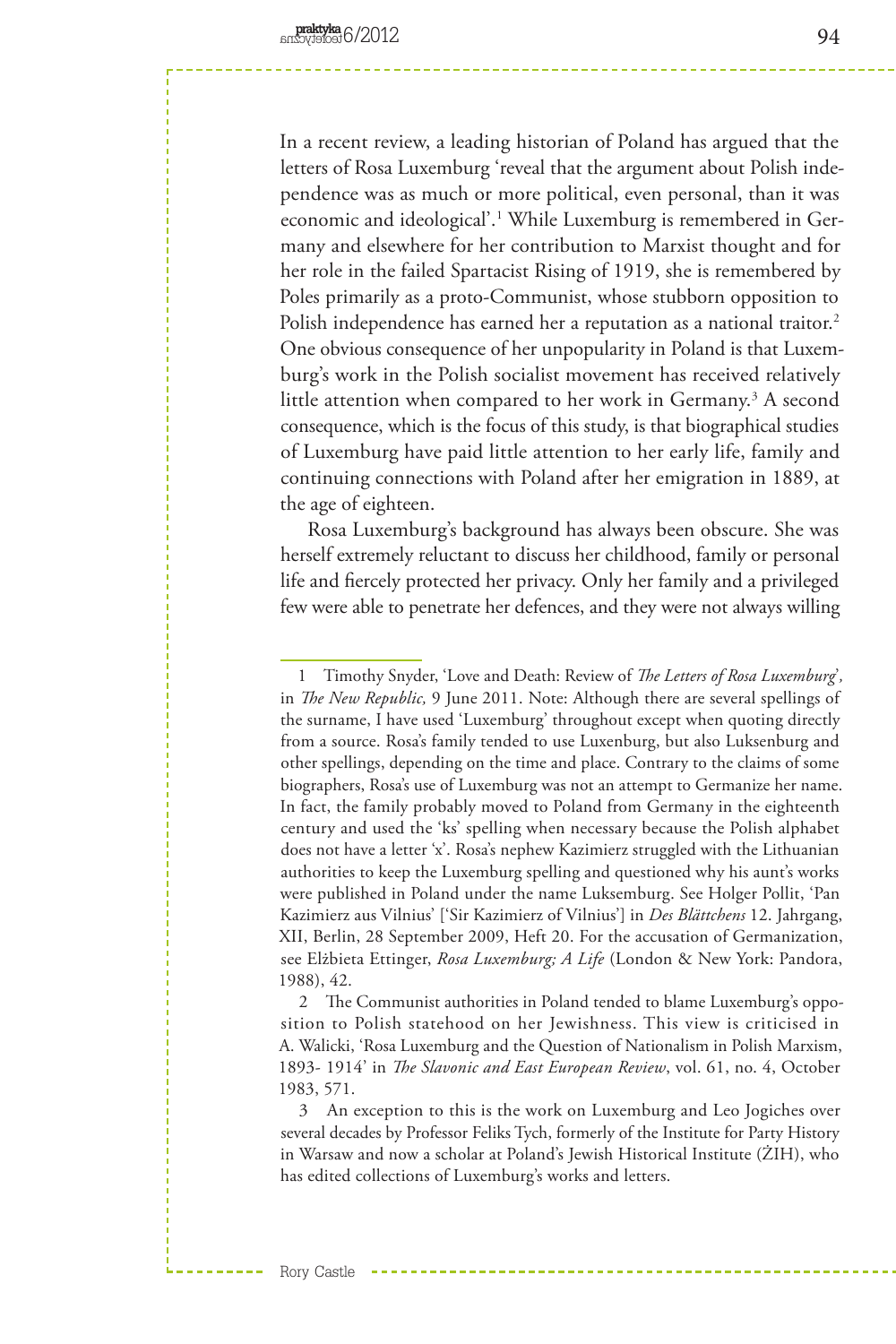or able to share this information after Luxemburg's murder at the hands of right-wing soldiers in January 1919. From the 1920s onwards, her biographers have only been able to provide a brief description of her childhood and family, or to indulge in speculation.

Rosa Luxemburg's family, who attended her funeral in Berlin in 1919, suffered because of her political activities, both during her lifetime and after her death.<sup>4</sup> As a result, her siblings were careful about what information they shared and with whom. Her brother Józef acted as arbiter of the family history and spoke only to Luise Kautsky, a close friend of Rosa's who was well acquainted with her family.<sup>5</sup> The Second World War brought tragedy and suffering to the Luxemburg family, as well as to many of Rosa's friends, including Kautsky.6 After 1945, most of Luxemburg's surviving relatives were living under Communist regimes in Poland or the Soviet Union, where interest in Rosa Luxemburg was not enco-

5 Although Paul Frölich did speak to or possibly meet Józef, it was regarding his sister's literary estate and there is no evidence that they discussed anything else. See Paul Frölich, *Rosa Luxemburg* (London: Victor Gollancz, 1940) When Rosa was in prison in Warsaw in 1906, her family were in contact with Luise Kautsky and she probably met them in Berlin. After Rosa's murder, Kautsky interviewed her siblings for her biography and remained in contact with Józef until his death. See Luise Kautsky, *Rosa Luxemburg; Ein Gedenkbuch* (Berlin: E. Laubsche Verlagsbuchhandlung G. m. b. H, 1929) and Luise Kautsky, 'Introduction' to Rosa Luxemburg, Louis P. Lochner (trans.), *Letters to Karl and Luise Kautsky* (New York: Gordon Press, 1975).

6 Luise Kautsky (1864- 1944) died at Auschwitz. Many members of the Luxemburg family died in concentration camps or were executed as members of the Polish Resistance during the Nazi occupation. Her nephew Dr. Jerzy Luxemburg was executed by the Soviets in the Katyń Massacre in 1940 and after 1945 many members of the family were exiled to Siberia as members of the bourgeoisie. Rosa's great niece Irene Borde has said that 'the surname Luxemburg disadvantaged us in the Soviet Union' because of Rosa's anti-Soviet style Communism. For a report of the interview in English see 'J'lem woman could help solve Rosa Luxemburg mystery' in *Haaretz,* 20 July 2009 and for the original see Wendelin Gabrysch 'Mit einer Locke von Grossnichte Irene Borde (79): Wird das Rätsel um die Leiche von Rosa Luxemburg gelöst?' [With a lock of hair from her great- -niece Irene Borde (79): is the mystery surrounding the corpse of Rosa Luxemburg solved?'] in *Bild am Sonntag,* 19 July 2009.

<sup>4</sup> Rosa's brother Dr. Józef Luxenburg and his son Kazimierz attended the funeral. Her brother Maksymilian may also have attended. See interview with Kazimierz Luxemburg: Maja Narbutt, 'Jeszcze jedno życie Czerwonej Róży' in *Kurier Wileński [Vilnius Courier],* 21 August 2009. The family suffered arrest, house searches and constant suspicion because of their association with Rosa. If anything, this increased after her death, when she became known worldwide.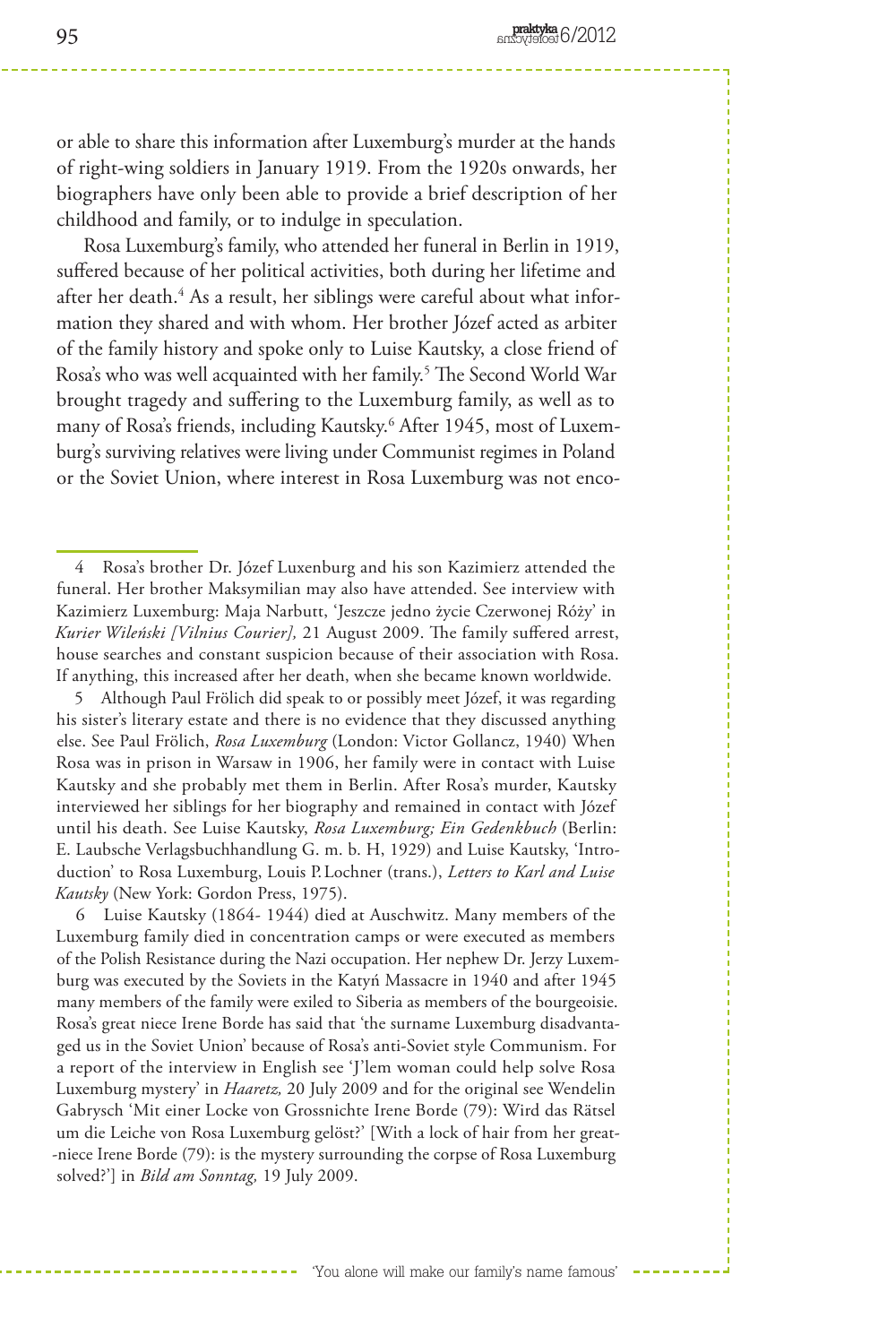uraged and association with her name was dangerous.7 The result was a lack of understanding of Luxemburg's youth, background and family.

Since the 1980s, a resurgence of interest in Rosa Luxemburg in the West has been accompanied by new interpretations of many aspects of her thought, as well as new biographical information. So far however, only one study has produced significant research on Luxemburg's family.8 The image of Luxemburg's background and family put forward by previous biographers can now be challenged with newly available archival sources, with new secondary literature and, crucially, with the generous assistance of Rosa Luxemburg's surviving relatives. This allows for a more accurate picture of Rosa's family, in particular her father and grandfather, and for an exploration of how they helped to shape her identity and views.

### *Part One: Abraham*

Rosa's grandfather Abraham Luxemburg was a successful businessman with transnational connections, a supporter of the Jewish Enlightenment and a great believer in education. Married three times and a father of ten children, Abraham is believed to have set the Luxemburgs on the road to assimilation, breaking with Orthodox Judaism in favour of modernity and reform.

Despite the Luxemburg family's strong association with Zamość it is not clear that Rosa's grandfather was actually born in the city. In fact, he probably moved there from Warsaw in 1828 when he married Rosa's grandmother, Chana (Anna) Szlam. Little is known about his parents

<sup>7</sup> Elżbieta Ettinger interviewed Rosa's niece Halina Luxemburg-Więckowska in the late 1970s in Warsaw and Annelies Laschitza interviwed Rosa's nephew Kazimierz Luxemburg in the 1980s. Apart from this, there was no contact between biographers and the family after 1945. See Ettinger, *Rosa Luxemburg; A Life*, 274 and Annelies Laschitza, *In Lebensrausch, Trotz Alledem: Rosa Luxemburg; Eine Biographie* (Berlin: Aufbau Verlag, 1996), 632.

<sup>8</sup> The study is Jack Jacobs 'A Familial Resemblance: Rosa Luxemburg, Polish *Maskilim,* and the Origins of Her Perspecive' in Jack Jacobs, *On Socialists and the Jewish Question After Marx* (New York: New York University, 1992) Prior to this, the last important contribution was Ettinger's *Rosa Luxemburg; A Life* (London: Harrap, 1979). The later paperback edition included an appendix with 29 letters from Rosa's father and siblings from the period 1897- 1901, which were preserved by Luxemburg's secretary Mathilde Jacob and are now held in the Hoover Institute on War, Revolution and Peace in California. See Ettinger, *Rosa Luxemburg; A Life*  (London & New York: Pandora, 1988).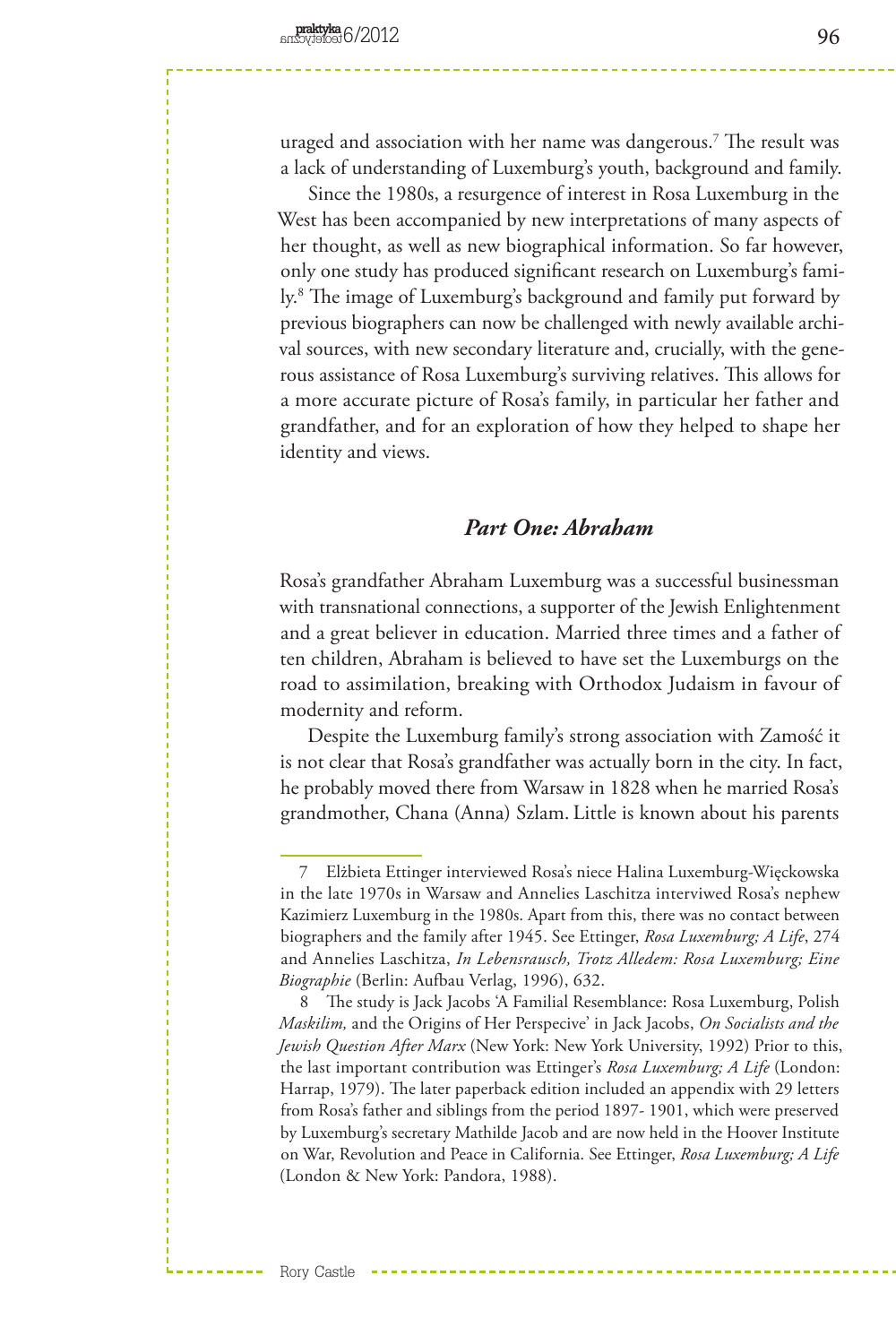(Rosa's great-grandparents) Elisza (Elijah) and Szayndla Luxemburg, but the evidence suggests that they lived in Warsaw. 9 In the 1820s, Warsaw was recovering from the partitions of Poland (1772, 1793 and 1795) and the Napoleonic Wars, which saw the city (and the rest of Poland) fought over and occupied by the French, Prussians, Austrians and Russians. After a brief resurrection of independence under the Duchy of Warsaw (1807- 15), the city, along with most of the former Polish- -Lithuanian Commonwealth, became part of the Russian Empire, in which it remained until 1918. Under Russian occupation, Polish Jews suffered greatly as a result of official anti-Semitism, which restricted their rights concerning trade, residency and education. Like Warsaw, the small city of Zamość fell under Russian control in 1809. The city, which was built and dominated by the powerful Zamoyski family, was known for its Renaissance architecture, important trade links and rich cultural life. As in the rest of Poland, the Jewish community in Zamość suffered under Russian rule, yet they were able to maintain and develop a thriving cultural and religious life, giving the city a disproportionately important role in Polish-Jewish culture.<sup>10</sup>

It was in this atmosphere of repression and resilience that Abraham Luxemburg built a successful timber business, based in Zamość and Warsaw but with links as far away as Danzig, Leipzig, Berlin and Hamburg.11 From humble origins, he became wealthy and used his money to provide his sons with an education, sending them to commercial schools in Berlin and Bromberg (Bydgoszcz), across the border in the German Empire.12 Business was not Abraham's only concern though and he played an active role in the developing *Haskalah* (Jewish Enlightenment) moveThe Jewish community in Zamość suffered under Russian rule, yet they were able to maintain and develop a thriving cultural and religious life, giving the city a disproportionately important role in Polish-Jewish culture

<sup>9</sup> A 'Szendla Luxemburg' is listed as a silk dealer in Warsaw in 1826. See *Przewodnik Warszawski- Le Guide de Varsovie [Warsaw Directory]* (Warsaw: nakł. i drukiem N. Glücksberga, 1826) and Abraham's marriage certificate lists him as living in Warsaw.

<sup>10</sup> Zamość's Jewish population was quite small, making its influence even more impressive. In 1827, there were just 2,874 Jews in the city, compared to 2,540 Christians (mostly Poles, but also Greeks and others). See 'The Jewish Population of Zamosc' in *The YIVO Encyclopaedia of Jews in Eastern Europe* at: http://www.yivoencyclopedia.org/article.aspx/Zamosc Retrieved 09.07.12

<sup>11</sup> See Frölich, *Rosa Luxemburg*, 14; Luise Kautsky, *Rosa Luxemburg; Ein Gedenkbuch*, 22- 23; Y. Zudiker [I. Tsudiker], 'The She-Eagle that Flew Out of Zamość' in M. W. Bernstein (ed.) and J. S. Berger (trans.), *Pinkas Zamosc- The Zamość memorial book: a memorial book of a center of Jewish life destroyed by the Nazis: published at the fifteenth anniversary (1942- 1957) after the first slaughter of the Jews of Zamość* (Mahwah, New Jersey, 2004)*,* 255- 65.

<sup>12</sup> Kautsky, *Rosa Luxemburg; Ein Gedenkbuch*, 22- 23.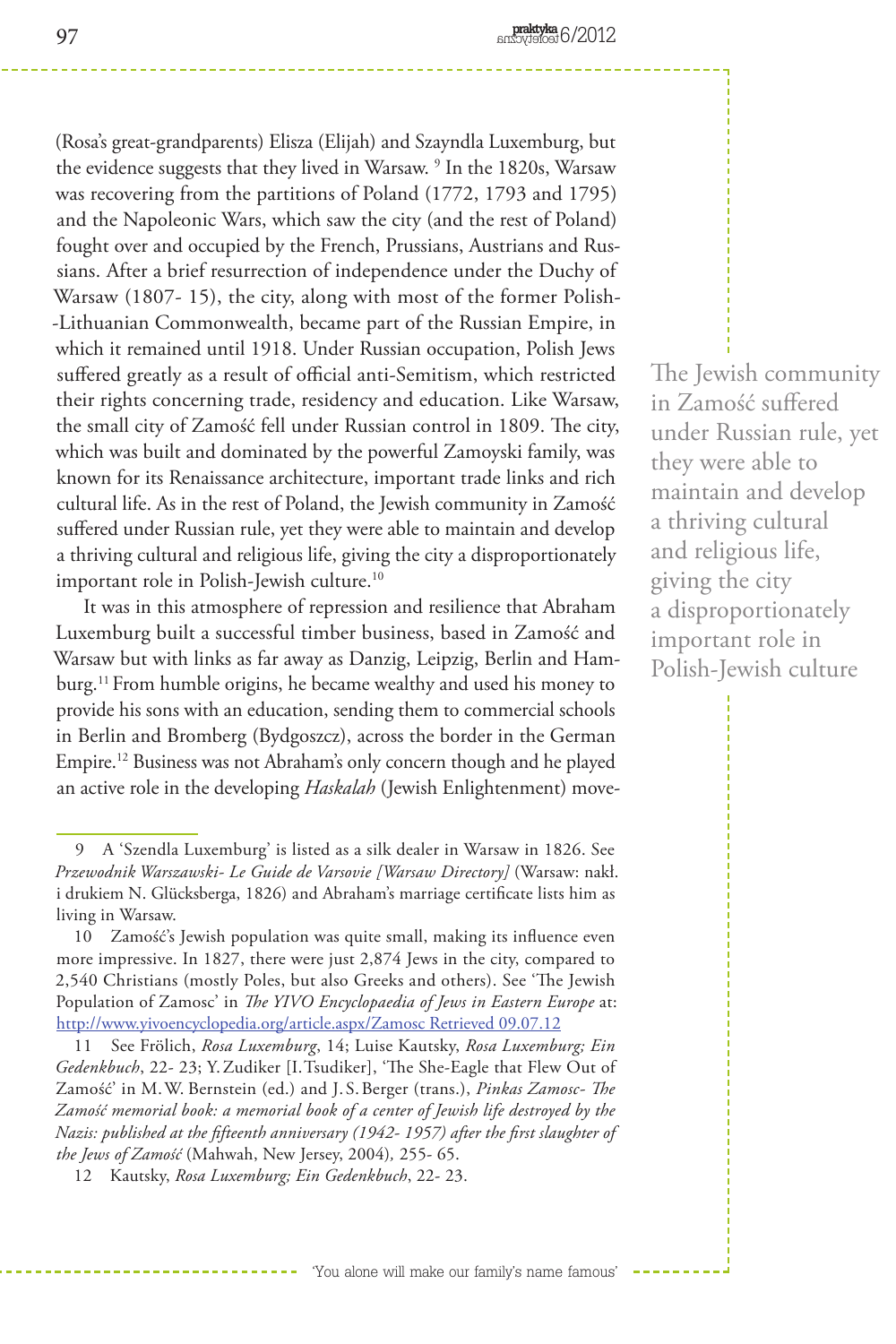ment in Zamość, supporting cultural, educational and charitable efforts. He was one of a circle of *Maskilim* (supporters of the *Haskalah*) in the city whose number included Yehoshua Margolis (1805- 77), Aleksander Tsederbaum (1816- 93), Aryeh Leib Kinderfreud (1798- 1837) and Solomon Ettinger (1802- 56). Ever since Israel ben Moses ha-Levi Zamość (c. 1700- 72), teacher of the great Moses Mendelsohn, had studied in the city, Zamość had gained a reputation as a centre of enlightened Jewish learning. By the 1830s, the city was entering its 'golden age of the *Haskalah',* with Abraham Luxemburg one of its avid supporters. In 1840, he was listed as a financial contributor to a *Maskilic* novel by Feivel Schiffer entitled *Hazrot ha-Shir [Courts of Song].*Several sources from Zamość mention Abraham as a prominent figure in the city's *Maskilic* group. The Polish-Jewish historian Yaakov Shatzky wrote of Abraham in his work on the *Haskalah* in Zamość, describing him as 'a merchant who dealt in forest products, had 14 children' and was an 'enlightened' man 'who often appeared in the printed lists of exponents of the one-time Hebrew books of the *Haskala*'.13

While Abraham's involvement in Jewish life in Zamość is certain, his views on Polish nationalism are less clear. When the November Rising against Russian rule began in 1830, Abraham was a young newlywed with a pregnant wife. There is no documentation of his personal involvement in the events in Zamość, but it is clear that the city's *Maskilim*, with whom he was associated, supported the insurrection. The Rising became a full- -scale war between the rebellious Poles and the Imperial Russian army and, as in other cities, the Jews in Zamość played an active role in the revolt by joining with the Christians to form a city guard.14 The *Maskilim* were particularly keen to demonstrate their assimilation and loyalty to Poland and Yehoshua Margolis, with whom Abraham was closely linked, joined the guard.15 Denied assistance from the west and vastly outnumbered, the Polish forces eventually succumbed to defeat in October 1831, after almost a year of heavy fighting. Like other Polish cities, Zamość was put under siege by the Russians and endured both hunger and a cholera epidemic

<sup>13</sup> Shatzky included 'the Luxembourgs, (Mottel, Abraham & Edouard)' as among the leading *Maskilim* in Zamość. Mottel was a brother of either Abraham or Edward. Shatzky, 'The *Haskala* in Zamość' in *Pinkas Zamość,* 127 and Yaakov Shatzky, 'The Zamosc Against the Zamosc Jews in 1870 and Illuminations from the Memoirs of Peretz' in *Pinkas Zamość*, 115.

<sup>14</sup> Shatzky notes that in Zamość, unlike in Warsaw, there was no question of whether or not Jews should be allowed to join the city guard. Shatzky, 'The *Haskala* in Zamość' in *Pinkas Zamość,* 120.

<sup>15</sup> *Ibid.,* 128.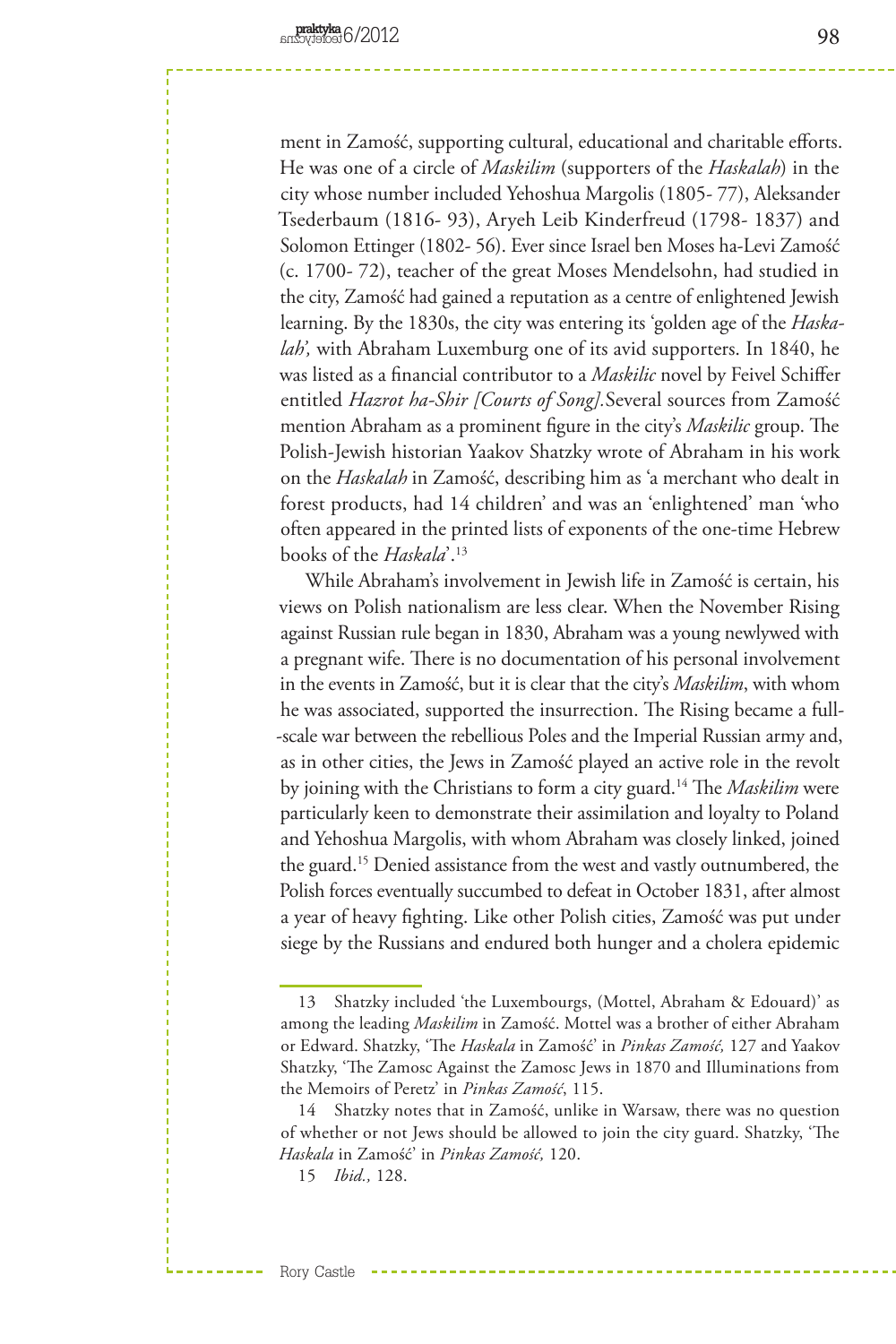and, when the city finally surrendered, the wealthiest Jewish families (possibly including the Luxemburgs) fled to Warsaw to escape the inevitable pogrom. The Russians 'destroyed and laid to waste' the Jewish quarter and gravestones in the Jewish cemetery were pulled down by desperate Polish defenders.<sup>16</sup> One small consolation for the Zamość Jews was that, unlike elsewhere, their Christian neighbours ignored the attempts of the Russians to incite them into anti-Semitic attacks.<sup>17</sup>

Whatever Abraham's personal role in the November Rising, it seems likely that he shared the views of Margolis and his fellow *Maskilim*. Many assimilated Jewish families were enthusiastic in their support for the Rising, out of a desire to demonstrate their loyalty to Poland and because of resentment of anti-Semitic Russian rule. Like other assimilated Jews, Abraham spoke both Polish and Yiddish, ensuring that his children did the same. The Polish language was crucial for assimilation and it was one of the fundamental aims of the *Haskalah* to teach Jews the language of their Christian neighbours.

In the relative calm following the 1830- 31 Rising, Abraham and Chana Luxemburg raised eight children, including Rosa's father Edward (born in 1830), before Chana's premature death in 1848.18 Abraham then married for a second time to Amalia Lewinsztajn (Löwenstein), a daughter of the Rabbi of Meseritz (Międzyrzec Podlaski), with whom he had two children before she too died, in 1861. A year after Amalia's death, Abraham married her younger sister Golda Löwenstein and appears to have left Zamość. The wedding was held in Meseritz and Abraham sold his house in Zamość at 54 Ogrodowa Street (now 7a Tadeusza Kościuszki Street) to his son Edward in 1862.19 However, Golda died after just one year of marriage, widowing Abraham for a third time, and he probably spent the rest of his life in Warsaw. According to the family, he died in the 1870s or 1880s in Berlin.<sup>20</sup>

Rosa's grandfather was a prominent figure in the Jewish community of Zamość, who used his business success to raise his family's status in

<sup>16</sup> Aleksandr Tsederbaum, 'Article by *Erez* (Alexander Zederbaum) in *Kol Mevaser,* 1869, PP. 47, 48, & 50' in *Pinkas Zamość,* 131.

<sup>17</sup> See Shatzky, 'The *Haskala* in Zamosc'in *Pinkas Zamość*, 120.

<sup>18</sup> His children were Edward (Eliasz) (b. 1830), Leyba Ber (b. 1833), Max (Aron Mordko) (1836- 1906), Maier (b. 1838), Tema (b. 1842), Leonora (Laja) (1842- 70) and Juljan (Joel) (1844- 1906).

<sup>19</sup> See Ewa Lorentz, 'Dom Róży Luxemburg w Zamościu; Prawda i mit' ['Rosa Luxemburg's House in Zamosc: Truth and Myth'] in *Archiwum Zamojski,*  2003*,* 17- 22.

<sup>20</sup> Kautsky, *Rosa Luxemburg; Ein Gedenkbuch*, 22- 23.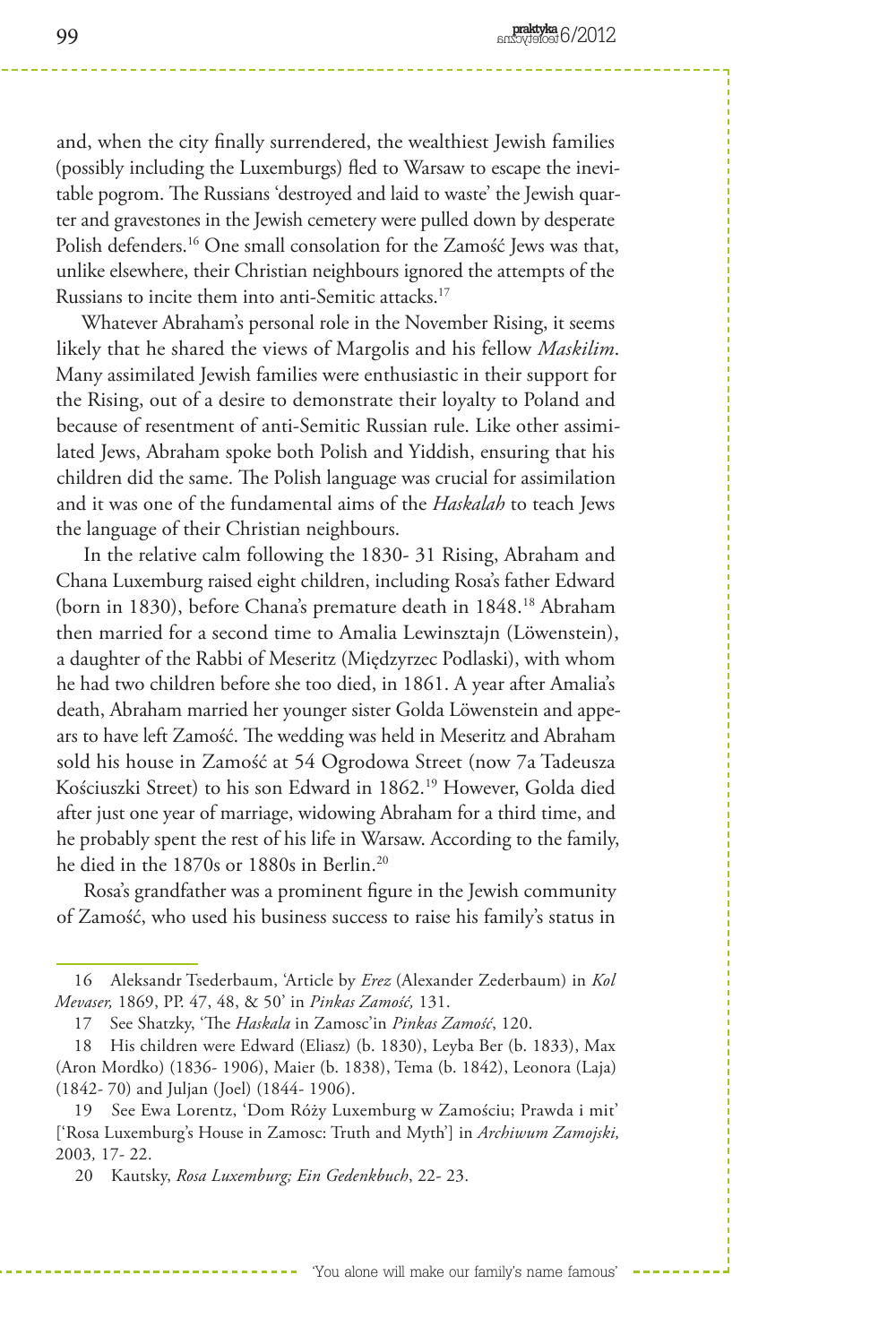their society and to support the reform of Jewish religion and life. Breaking away from orthodox Jewish life, Abraham encouraged his children to consider themselves Poles, to use the Polish language and, in the phrase of his great-grandson, to 'regard the achievements of Polish culture as their own'.21 Many of Luxemburg's biographers have written that her grandfather's assimilation meant that the family had 'little or no part' in Jewish life in Zamość.<sup>22</sup> In fact, Abraham and his fellow assimilationists played an immensely important role in Jewish life in the city. Whilst standing apart from the orthodox, they united with them against the *Hasidim* and or in defence against anti-Semitism. Unlike in other places, the *Maskilim* in Zamość did not break away from mainstream Jewish life and continued to worship in the city's only Synagogue and to use the study house and other communal facilities.<sup>23</sup> Abraham Luxemburg was a wealthy businessman and member of the *Haskalah* circle, but remained firmly part of the Jewish community. He was an important enough figure in the city for the famous Jewish writer and Zamośćher, Isaac Leib Peretz, to write of him in his memoirs as 'one of the richest men in Zamość, highly assimilated and an "Enlightener"'.24 Abraham's ideas about assimilation and commitment to the Polish nation, language and culture were reflected in the lives of his son Edward and granddaughter Rosa Luxemburg.

#### *Part Two: Edward*

Rosa's father Edward Luxemburg was born in Zamość on 17 December 1830, two months in to the November Rising. His parents Abraham and Chana gave him the Polish name Edward and the Hebrew name Elisha (Elijah) after his grandfather, which he later altered to Eliasz.<sup>25</sup>

25 Although Rosa's father is generally referred to as Eliasz in secondary literature, I have used Edward. This is based on the belief that this was the name

<sup>21</sup> Kazimierz Luxemburg, 'biographical sketch of Jerzy Edward Luxemburg' (unpublished), translated by Mrs. Olga Dyer.

<sup>22</sup> J. P. Nettl, *Rosa Luxemburg* (Oxford: Oxford University Press, 1966)*,* vol. 1, 51- 52.

<sup>23</sup> Shatzky, 'The *Haskala* in Zamość', in *Pinkas Zamość,* 123.

<sup>24</sup> Isaac Leib Peretz (1852 Zamość – 1915 Warsaw) is considered one of the greatest Yiddish writers. Although a *Maskil*, Peretz had great respect for all Jews, including *Hasidim* and was an incredibly popular writer during his lifetime. See I. L. Peretz, 'My Memoirs' cited in Paul Kreingold, 'I. L. Peretz, Father of the Yiddish Renaissance' in *Fidelio*, vol. XII, no. 2, Summer 2003.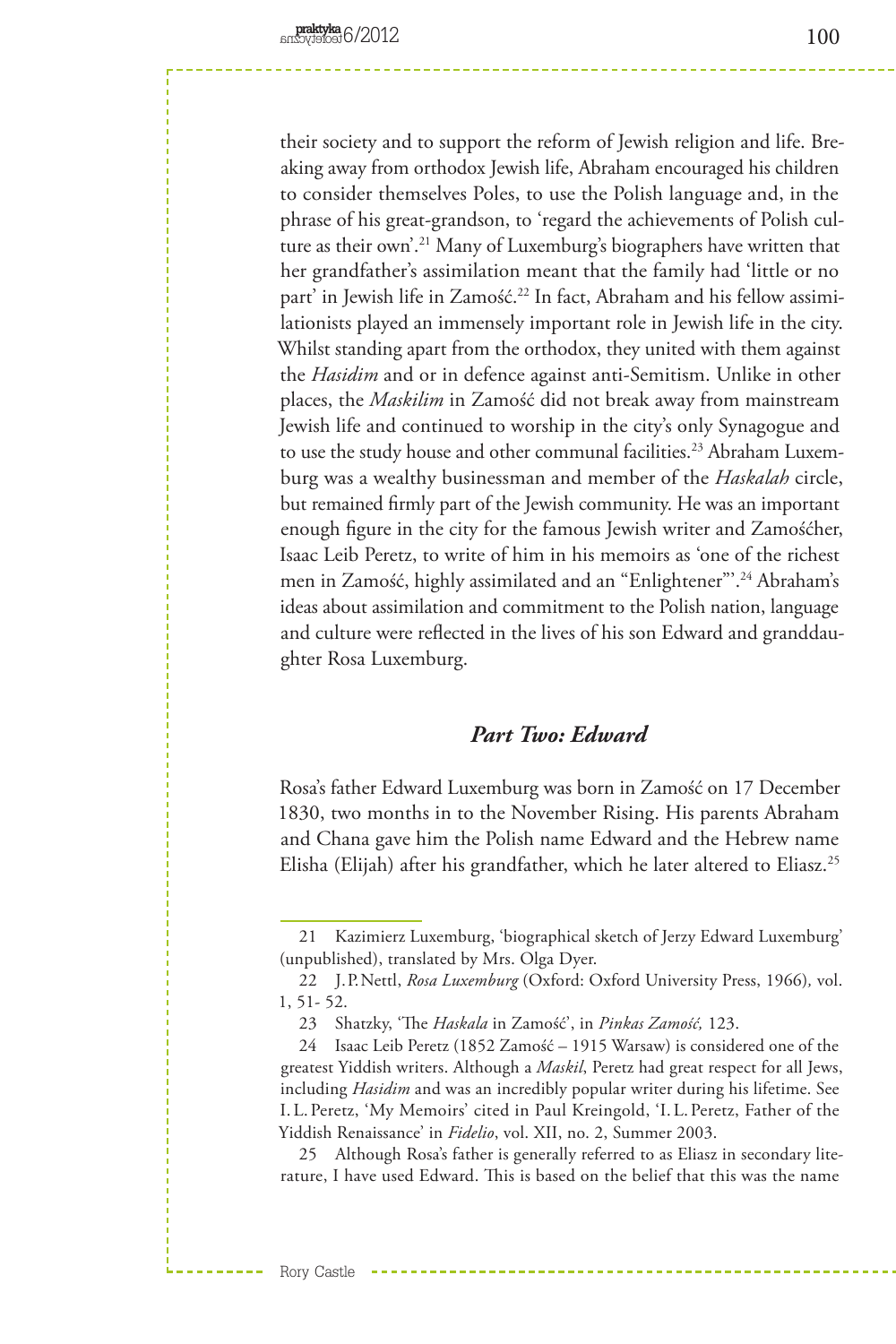As described above, Edward was raised in an enlightened home, in which the family spoke both Polish and Yiddish. He was the eldest of ten (including two half-siblings) and the heir to the family timber business. Thanks to his father's commercial success, Edward was able to receive a good education at schools in Bromberg and Berlin, and it is likely that he was in Germany at the time of the 1848 Revolutions. His mother Chana (Anna) died when Edward was eighteen and it was through his step-mother Amalia that Edward met his future wife, her younger sister Lina Löwenstein. Lina and Amalia were the daughters of the Rabbi of Meseritz, Isaac Oser Löwenstein and their brother was the reform Rabbi of Lemberg (Lwow) Bernhard Löwenstein (1821-89).<sup>26</sup> Edward and Lina married around 1853 and lived in Zamość, where Edward worked with his father.

Rosa Luxemburg's biographers have asserted that her family had 'no connections with the Jewish community' in Zamość because of their supposed assimilation.<sup>27</sup> It has been claimed that Edward 'did not have any special relationship to his Jewishness' or to Jews, took 'little or no part' in the Jewish community and 'did not lead a consciously Jewish life'.28 Edward was in fact, just like his father, a leading member of the

26 Although Luise Kautsky mentioned that Lina's brother Bernhard was a Rabbi in her *Gedenkbuch,* later biographers did not conduct much research on him. Nettl wrote merely that '[Lina's] brother was said to have been a Rabbi' Nettl, *Rosa Luxemburg,* vol. 1, 53. Later, Ettinger wrote that 'as adults the brother and sister [Bernard and Lina] maintained no contact, perhaps an indication that Lina's family disapproved of her marriage outside the Orthodox faith.' See Ettinger, *Rosa Luxemburg; A Life* (1987), 5. In fact, Bernhard Löwenstein was a well-known *reform* Rabbi and leader of the Lemberg community. He and Rosa's mother remained in contact and there was no break from her family.

28 'Rosa Luxembourg's father, Edouard Luxembourg, was an enlightened, assimilated Jew who did not have any special relationship to his Jewishness.' The family were 'assimilated… and at most, they thought of themselves as 'Poles of the Mosaic faith' because 'they 'did not have any relationship to Jews, despite the fact

commonly used by Edward himself as well as by his relatives. It is the name on his gravestone, the name used on official and commercial documents and the name given by his children on official documents, both during his lifetime and later. His name is Edward in the Okhrana report filed after Rosa's arrest in Warsaw during the 1905 Revolution. See Nettl, vol. 1, 52, footnote 2. His gravestone list Edward as dying at the age of 72, which would have made his birth year 1828. The official birth record however gives his birth year as 1830. We know Eliasz's birthday from one of Rosa Luxemburg's letters. Rosa Luxemburg to Leo Jogiches, 22 December 1898. Rosa Luxemburg, *Gesammelte Briefe,* Band 1 ([East] Berlin: Institut für Marxismus-Leninismus deim ZK der SED, Dietz Verlag, 1982), 233.

<sup>27</sup> Ettinger, Rosa Luxemburg; A Life, 1.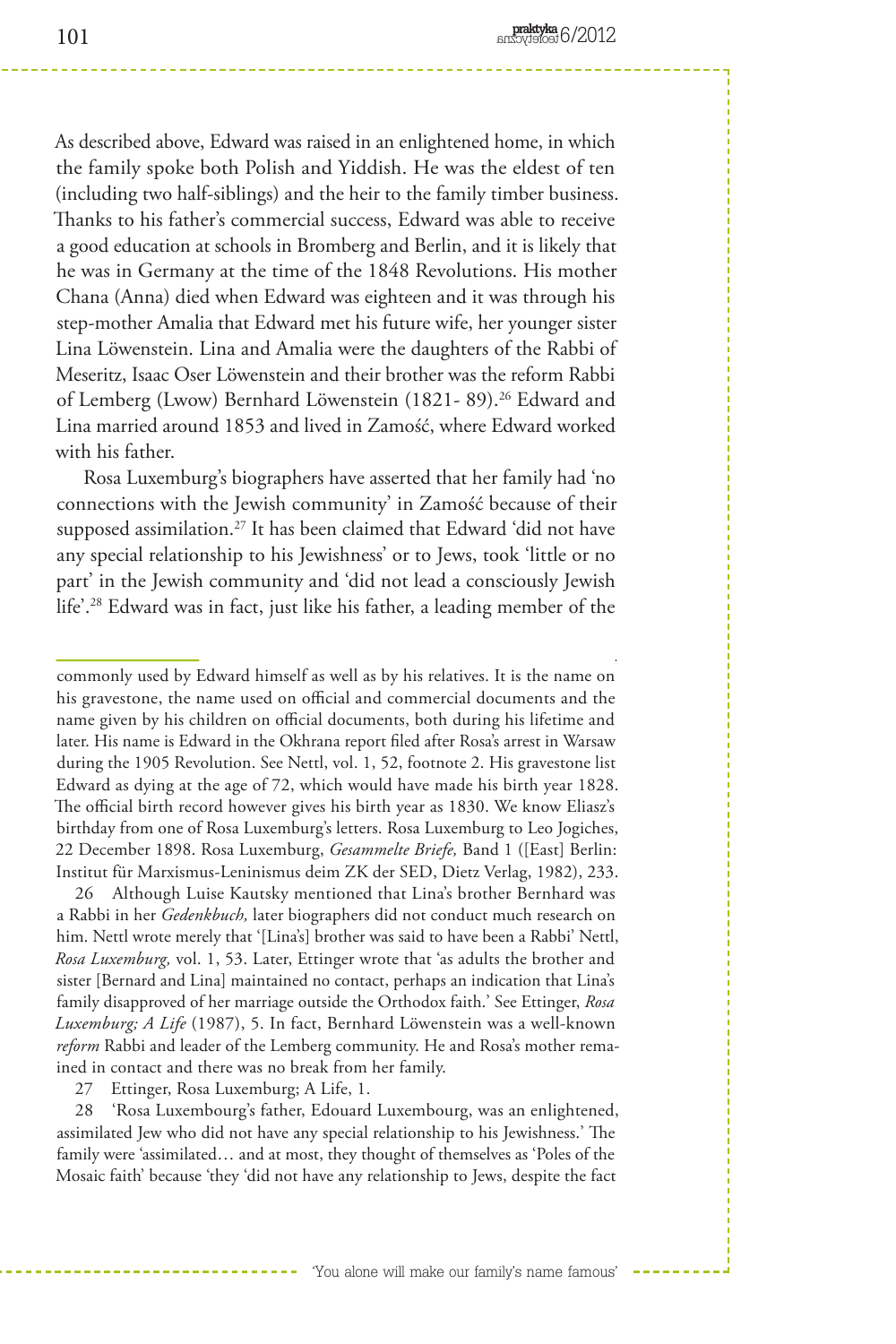reformist Jewish community in the city. He was religious and raised his family to be so. An indication of the family's views is that Edward studied at the Warsaw Rabbinical School, which was established by *Maskilim* to provide Jewish boys with a secular, modern education.<sup>29</sup> A modern historian describes the school as 'committed to breaking down the barriers of Poles and Jews' and rejecting 'the notion that Jewry was a nation'. Its staff and students 'had strong emotional ties to the Polish language, and disdained both the Yiddish language and East European Jewish mannerisms'. This description fits not only Edward Luxemburg, but also his father Abraham, who sent him to the school, and his daughter Rosa.<sup>30</sup>

The education which Edward received in Warsaw echoed his father's beliefs and values, and Edward in turn passed these down to this own children; Anna (Chana) (1854-1925), Mikolaj (Nathan) (7.7.1855- -23.3.1940), Maksymilian (7.4.1860-5.4.1943), Józef (29.10.1866- -3.6.1934), and Rozalia (5.3.1871-15.1.1919). Following in his father's footsteps, Edward engaged in cultural and educational work, particularly in attempts to provide Polish-language education to Jewish children and to reform aspects of Jewish religion, traditions and customs. During the 1850s and 1860s, the *Haskalah* continued to thrive in Zamość, which remained its second most important centre in Poland, after Warsaw. Families like the Luxemburgs and Margolises considered themselves 'enlightened', spoke Polish and German as well as Yiddish and had con-

29 Edward Luksemburg is listed as a former student in Jakob R. 'Synagogi postępowe w Warszawie. (Z Moich wspomnień)." In *Izraelita* (1906), 74, whilst another list has an 'Eliasz Luxemburg' but not Edward. It seems highly likely both sources refer to Rosa Luxemburg's father. See Jacobs, *A Familial Resemblance,* 198, 72- 73. Tsudiker also writes that Rosa's father studied at the 'Teacher's Seminary in Warsaw'. Tsudiker, 'The She-Eagle that Flew Out of Zamość' in *Pinkas Zamość,* 257.

30 Regarding Judaism, they 'continued to accept certain Jewish religious tenets as valid, but they believed that Jews ought to practice a modernized form of the Jewish religion.' Jacobs, *A Familial Resemblance,* 72.

that they came from such a genuinely Jewish ambience' Tsudiker, 'The She-Eagle that Flew Out of Zamość' in *Pinkas Zamość, 255- 64;* 'the Luxemburg family had little or no part in this [Jewish] life. They had already become assimilated in the time of Rosa's grandfather' and 'did not lead a consciously Jewish life' Nettl, *Rosa Luxemburg,* vol 1, 51. The views expressed by Luxemburg's biographers are echoed in shorter studies. For example, 'Her family exemplified the cosmopolitan cultured attitudes of 'enlightened' Jewry; they had no ties to the strong and cultured Jewish community' S. E. Bronner, *Rosa Luxemburg; A Revolutionary for our Times* (London: Pluto Press, 1981), 13 and they 'took no active interest in Jewish affairs' Robert Wistrich, 'Rosa Luxemburg, Polish Socialism, and the Bund' in Robert Wistrich, *Laboratory for World Destruction: Germans and Jews in Central Europe* (USA: University of Nebraska Press, 2007), 99.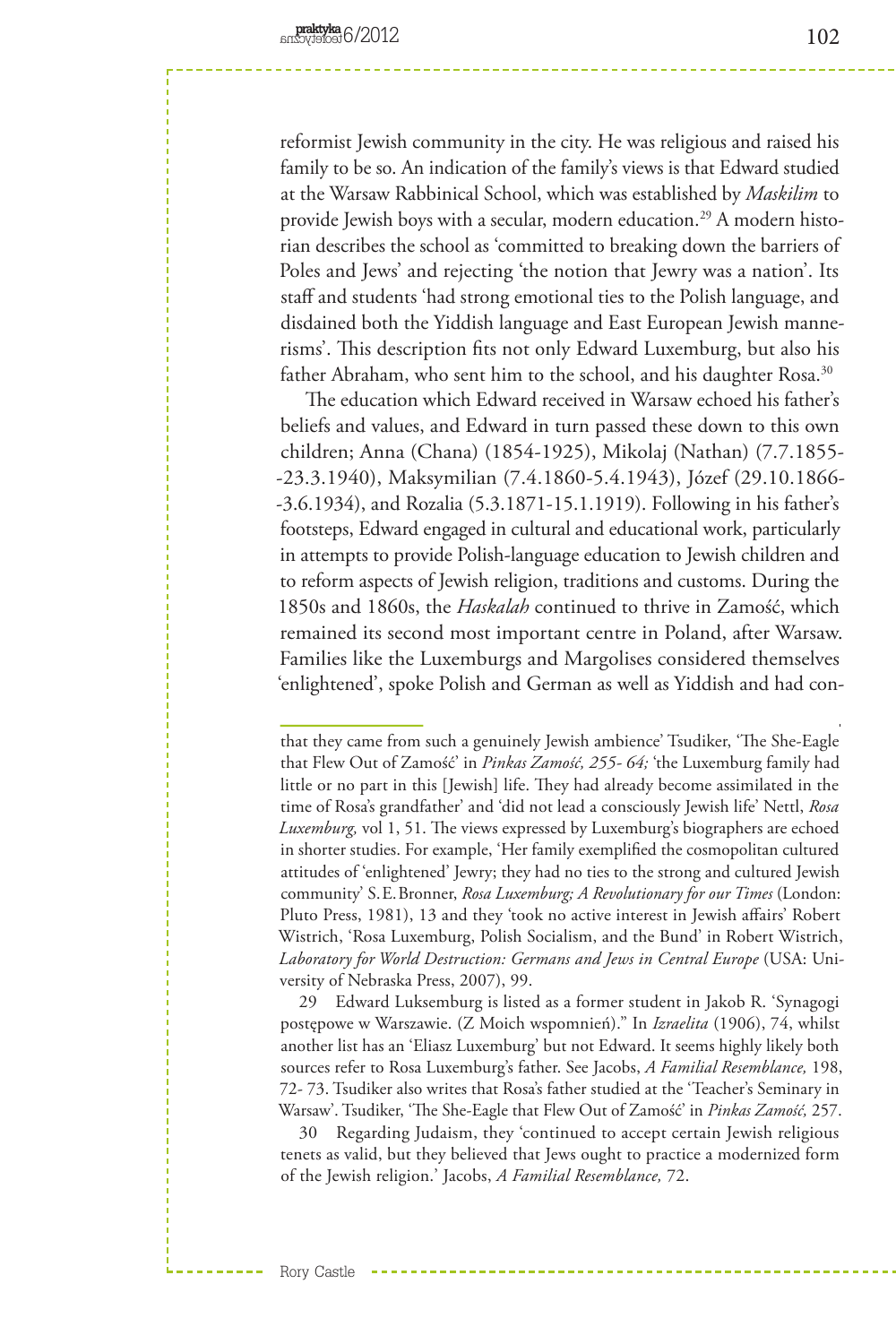tacts with like-minded people around Poland, and in Austria and Germany. In Zamość, the reformers prayed alongside the orthodox in the Synagogue and studied with them in the study house, although the latter referred to them somewhat disparagingly as 'Germans'.<sup>31</sup>

Edward supported the establishment of the Polish-Jewish newspaper *Jutrzenka (Morning Star)* in 1860, which dealt with 'local issues, but also questions of Jewish education, economics and general reforms in Jewish life'.32 It was the organ of the Polish *Maskilim,* supported by the leading figures of the movement in both Warsaw and Zamośc, including Yehoshua Margolis, Ephraim Fischelsohn, Josef Altberg and Y. Korngold. The paper's editor, Daniel Neufeld (1814- 74), had to carefully navigate Tsarist censorship.<sup>33</sup> In 1861, Edward was listed in *Jutrzenka* alongside two other prominent Jews for his charitable efforts:

'[T]his year, when news came about the expenditure on the part of the Warsaw (Jewish) residents of the amount of 9,200 gulden for Christians, the gentlemen: Y. Korngold, Max Kinderfreud and E. Luxembourg collected several hundred gulden in a matter of a few hours from the local (Jewish) residents, and distributed it among the needy Christians.'34

Although usually described as a timber merchant, Edward Luxemburg is recorded in 1862 as a 'provider of military supplies' and 'trader' with business interests in both Zamość and Warsaw.<sup>35</sup> It was through this apparently new line of trade that Edward seems to have made a contribution to the January Rising of 1863 against Russian rule. According to Rosa's nephew, Edward was 'asked by Count Zamoyski to take part in the preparation of the insurrection of 1863 against the Polish occupants (Austria, Germany and Russia) by transporting weapons for the insurrection from Sweden to one of the ports in Lithuania'.36 The circle of *Maskilim* who Edward was close to had been

<sup>31</sup> See Shatkzy, 'The *Haskala* in Zamość' in *Pinkas Zamość,* 121; Extract from Erez (Alexander Zederbaum) in *Kol Mevaser* (1869) in *Pinkas Zamość*, 131 and Y. Altberg, 'The History of the Jewish Community of Zamość' in *Jutrzenka,* no. 20 (Warsaw, 15 November 1861) in *Pinkas Zamość*, 165.

<sup>32</sup> Shatkzy, 'The *Haskala* in Zamość', in *Pinkas Zamosc,* 121.

<sup>33</sup> *Ibid.,* 121.

<sup>34</sup> *Ibid.,* 121 and Y. Altberg, 'The History of the Jewish Community of Zamość' in *Jutrzenka,* no. 20 (Warsaw, 15 November 1861) in *Pinkas Zamość*, 168.

<sup>35</sup> See Lorentz, 'Dom Róży Luxemburg w Zamościu; Prawda I mit'*,* 2003, 17-22.

<sup>36</sup> Kazimierz Luxemburg, 'biographical sketch of Jerzy Edward Luxemburg' and Narbutt, 'Jeszcze jedno życie Czerwonej Róży'*,* 21 August 2009.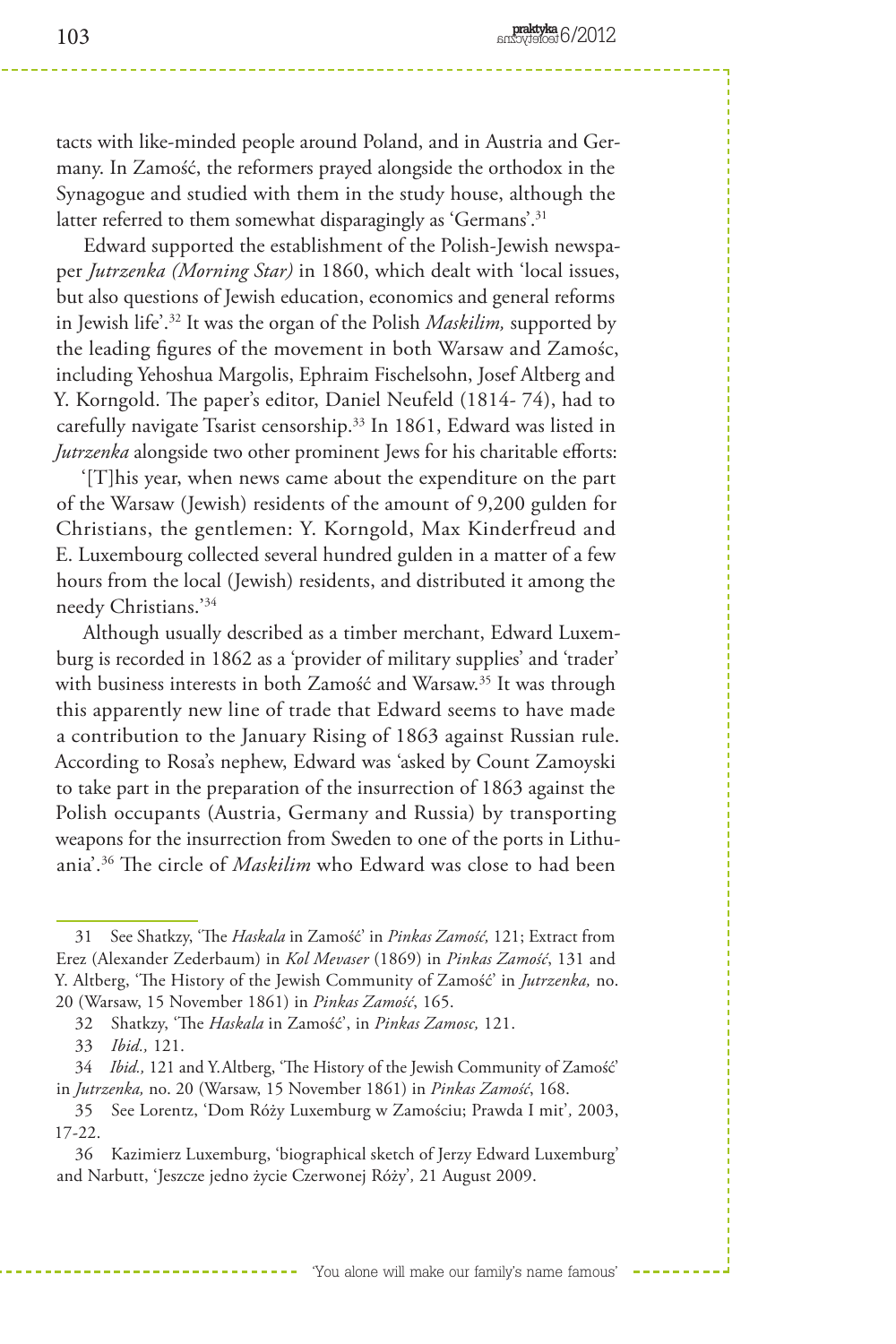asserting their Polish-Jewish identity in *Jutrzenka* and saw the January Rising as a golden opportunity, both to demonstrate their loyalty to Poland and to throw off the repressive Tsarist regime and its accompanying anti-Semitic restrictions.

The traditional view of the January Rising as a time when both Christians and Jews in Poland came together is borne out by events in Zamość. One source describes how the Luxemburg family organised the collection of money for the Christian poor at the time of the Rising, whilst Yehoshua Margolis and Josef Altberg, 'took part in the Jewish delegation that went to a Polish patriotic demonstration' in 'a demonstration of brotherhood'.37 I. L. Peretz, then a boy of eleven, described how the Jews of Zamość (and not only the *Maskilim)* considered themselves 'ardent Poles' and that during the Rising 'recited verses from the Psalms for the success of the Second Revolution'.38

As in 1830, the superior might of the Russian army overwhelmed the Poles and their defeat brought repression involving not only the destruction of the last remnants of Polish autonomy and imposition of Russification policies, but the arrest, deportation and exile of tens of thousands of Poles. In Zamość, the city's fortress was turned into a political prison, with the Jews organising a committee to help the prisoners. *Jutrzenka* was banned and its editor Daniel Neufeld sent to Siberia.<sup>39</sup> One of Yehoshua Margolis's sons, who played a role in the Rising, 'vanished immediately after the 1863 rebellion<sup>'.40</sup> Like Neufeld, Margolis and countless others, Rosa's father was a target of the Tsarist police and was forced into hiding, leaving Zamość for Warsaw. His wife Lina and three children Anna, Mikolaj and Maksymilian, remained behind and their father was apparently unable to return to them until 1867 or 1868.<sup>41</sup> It is likely that this, more than the reasons usually given by Luxemburg's biographers, was a primary reason for the family's move to Warsaw in 1873.<sup>42</sup>

Rory Castle

42 This view is expressed in Kazimierz Luxemburg, 'biographical sketch of Jerzy Edward Luxemburg' and Narbutt, 'Jeszcze jedno życie Czerwonej Róży'.

As in 1830, the superior might of the Russian army overwhelmed the Poles and their defeat brought repression involving the destruction of the last remnants of Polish autonomy and imposition of Russification policies

<sup>37</sup> Shatzky, 'The *Haskala* in Zamość' in *Pinkas Zamość*, 128.

<sup>38</sup> I. L. Peretz, quoted in Shatzky, 'The *Haskala* in Zamość' in *Pinkas Zamość*, 121- 22.

<sup>39</sup> Yaakov Shatzky 'Zamość Nearly a Century Ago (Two Documents)' in *Pinkas Zamosc,* 163.

<sup>40</sup> Shatzky, 'The *Haskala* in Zamość' in *Pinkas Zamość*, 127.

<sup>41</sup> Apparently he was only able to return after an amnesty. Personal conversation with Ms. Marie-Louise Luxemburg, 2012. See also Kazimerz Luxemburg, Kazimierz Luxemburg, 'biographical sketch of Jerzy Edward Luxemburg' and Narbutt, 'Jeszcze jedno życie Czerwonej Róży'.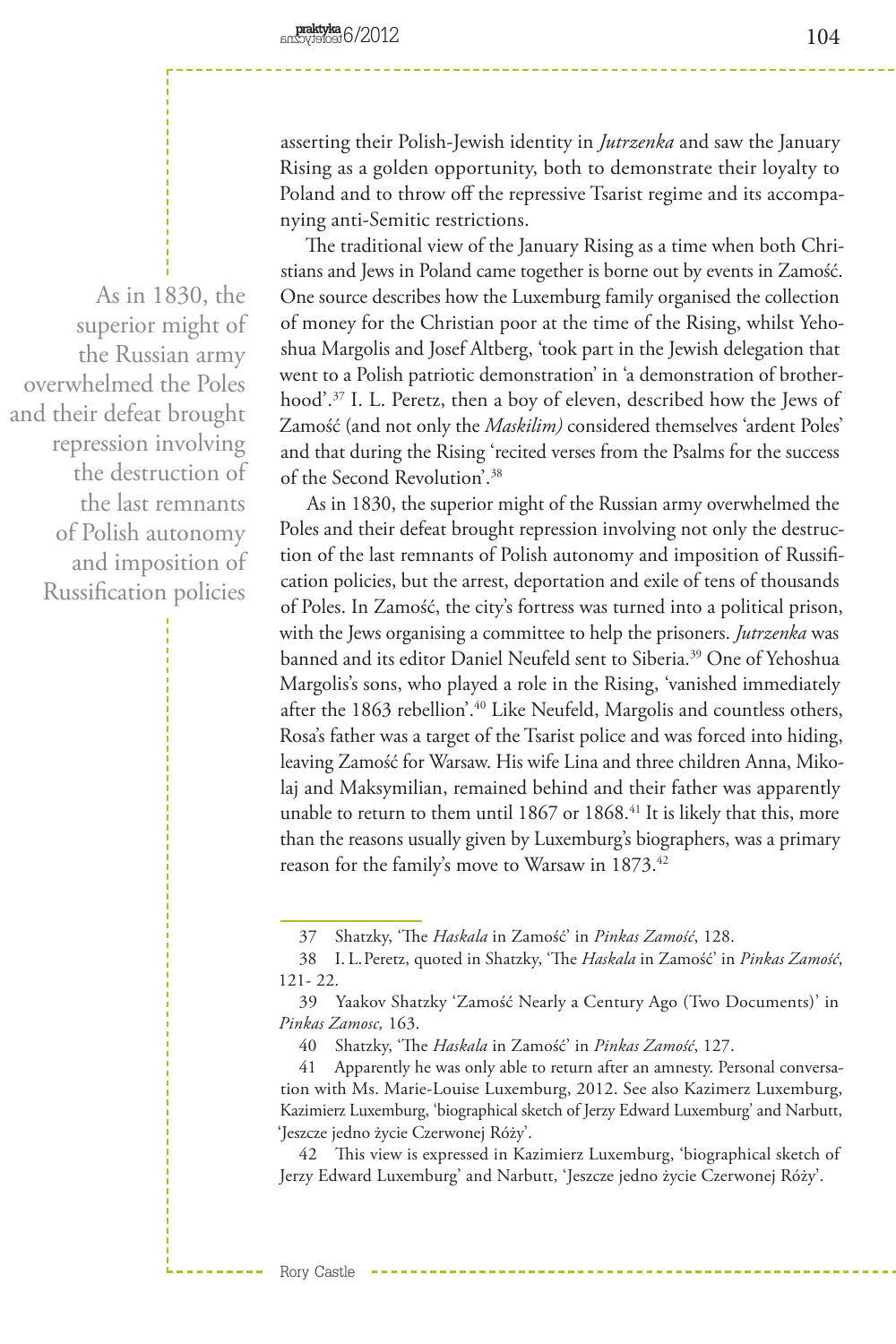After the Rising, various Warsaw directories show that Edward owned or rented many properties in the city, most of which were on or around Grzybowska Street in the Jewish quarter. Business was not good for Edward in the late 1860s and 1870s and he moved premises frequently. He was at 151 Świętojerska Street and 45 Grzybowska Street in 1869, then at 4 Graniczna Street and as a 'trader' at 6 Twarda Street in 1870.43 That year, Edward sold the family home at 45 Ogrodowa Street in Zamość (today 7a Tadeusza Kościuszki Street), keeping on a small apartment within the house were Lina gave birth to Rosa the following year and remained until 1873, when they joined Edward at 16 Zlota Street in Warsaw, near to his commercial properties.44 In 1876, Edward is listed at 25 Grzybowska Street and later, in 1885, at 4 and 11 Graniczna Street.<sup>45</sup> He was active in the Jewish Salesmen's Mutual Aid Association and was made an honorary member in 1876, his name appearing in its reports until 1889.<sup>46</sup>

Edward Luxemburg was an educated, enlightened Polish-Jewish businessman. He evidently considered himself a Polish patriot and suffered in service of the cause of Polish independence. His main focus however appears to have been the education and assimilation of Polish Jews. He saw the future of Polish Jewry in integration into Polish national culture, including the adoption of the Polish language and the reform of Jewish religion and customs. However, this in no way meant a lack of sympathy for his fellow Jews or a lack of Jewish identity. In 1870, Edward Luxemburg and his brother-in-law Rabbi Bernhard Löwenstein played a key role in the rescue of several Jewish men from Zamość at risk of execution during the Zamość Libel Affair.<sup>47</sup>

Sharing his father's views, Edward Luxemburg endeavoured above all to provide his children with the best possible education and to raise their aspirations. This ambition, combined with the decline of Zamość's

<sup>43</sup> *Taryfa Domow Miasta Warswzawy I Przedmieścia Pragi [Warsaw and Praga Homeowner's Directory]* (Warszawa: W Drukarni Józefa Ungra, 1869) and *Przewodnik warszawski informacyjno-adresowy [*Warsaw Address Directory] (Warszawa, 1870).

<sup>44</sup> See Ewa Lorentz, 'Dom Róży Luxemburg w Zamościu; Prawda I mit'*,*  17- 22.

<sup>45</sup> *Kalendarz Warszawski* [Warsaw Calendar] (Warszawa: W Drukarni Józefa Ungra, 1876) and *Kalendarz Warszawski* [Warsaw Calendar] (Warszawa: W Drukarni Józefa Ungra, 1885).

<sup>46</sup> *Sprawozdanie Zarządu Stowarzyszenia Wzajemnej Pomocy Subiektów Handlowych Wyznania Mojżeszowego w Warszawie* [Warsaw Jewish Salesmen's Mutual Aid Association Report] (Warszawa: w drukarni S. Orgelbranda Synów) for the years 1876, 1878-1883 and 1886-1889.

<sup>47</sup> See Yaakov Shatzky, 'The Libel Against the Zamosc Jews in 1870 and Illuminations from the Memoirs of Peretz' in *Pinkas Zamość,* 114- 15.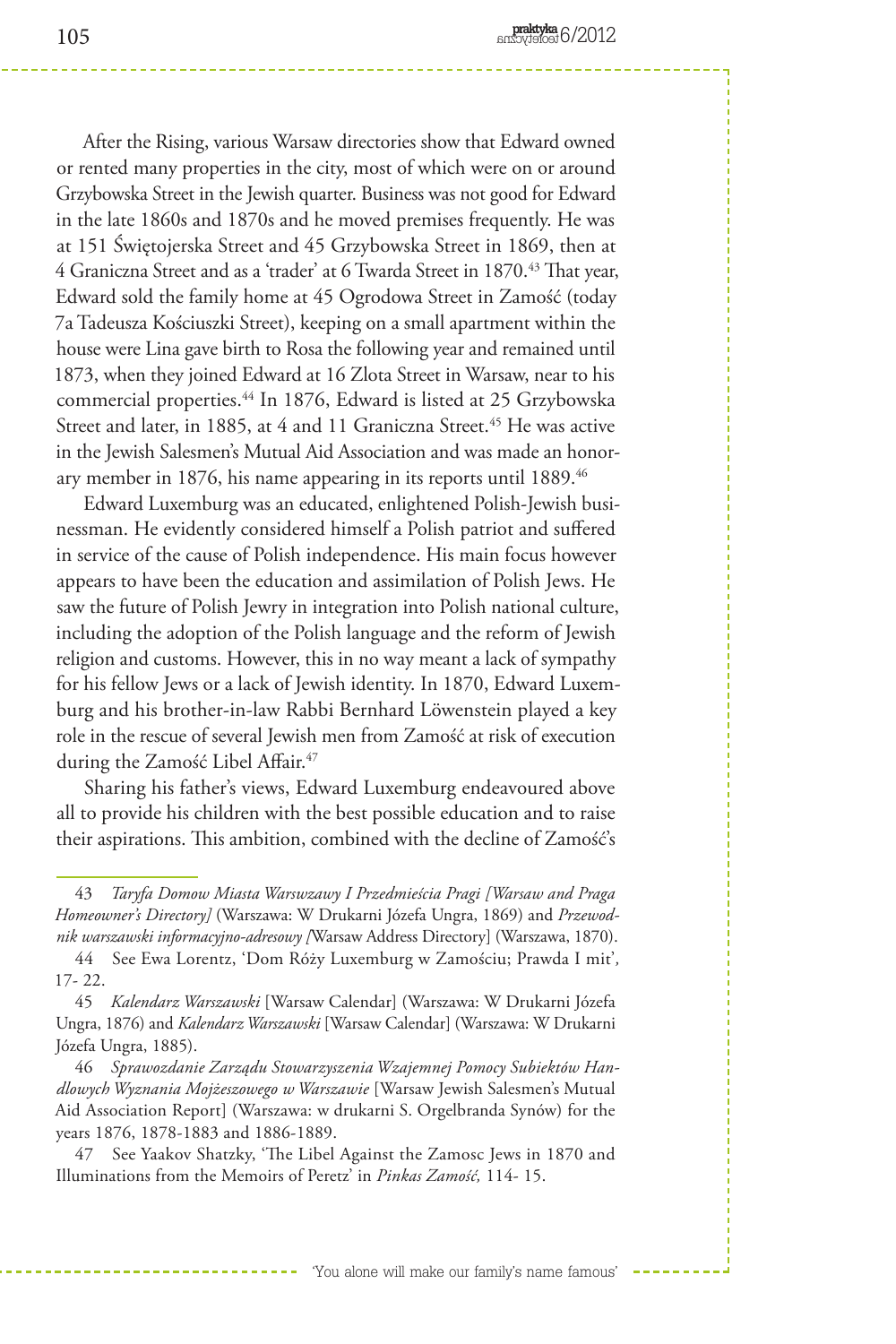cultural and economic life and the threat of retribution for his role in the January Rising, persuaded him to move his family to Warsaw in 1873. His involvement in Jewish life, views on assimilation and participation in the 1863 Rising have not previously been understood by biographers of Rosa Luxemburg who, as a consequence, have only been able to present a limited view of her background and the origins of her identity as both a Jew and a Pole.

### *Part Three: Rosa*

Rozalia Luxemburg was born on 5 March 1871 at 45 Ogrodowa Street (now 7a Kosciuzkśo Street), Zamość.<sup>48</sup> As we have seen, her family was prominent among the enlightened, assimilated, reform Jewish community in the city. After their move to Warsaw in 1873, Rosa, the youngest child, enjoyed the attention of her parents and four siblings, Anna, Mikolaj, Maksymilian and Józef, especially after a hip problem confined her to bed for a year and gave her a permanent limp, which she tried hard to conceal in her adult life. Rosa exhibited intelligence and a natural spark early on, writing letters to her family and impressing her relatives with recitals of the poetry, including the Polish classic *Pan Tadeusz.*<sup>49</sup>

Rosa's relationships with her parents and siblings have not been explored in depth by biographers. After she left Warsaw in 1889, it has often been assumed that Rosa's contact with her family was minimal. In particular, the letters from her father to Rosa during the last months of his life have often been cited to show her lack of concern for her family and prioritisation of 'the Cause'. Although Rosa was not at her parents' bedsides when they died, it was something she regretted bitterly for the rest of her life.<sup>50</sup> She did not sever ties with her siblings and in

Rosa exhibited intelligence and a natural spark early on, writing letters to her family and impressing her relatives with recitals of the poetry, including the Polish classic *Pan Tadeusz.*

<sup>48</sup> Previously, it was believed that Rosa Luxemburg was born at 37 Staszica Street, Zamość, where a plaque stating this exists. However, a recent study has demonstrated that this is incorrect. See Lorentz, 'Dom Róży Luxemburg w Zamościu; Prawda I mit', 17- 22.

<sup>49</sup> See Narbutt, 'Jeszcze jedno życie Czerwonej Róży'.

<sup>50</sup> She wrote to her friend Hans Diefenbach, whose father was dying, in 1917: 'Later, one always blames oneself bitterly for every hour which one took away from the old people. I wasn't lucky enough even to have done as little as that. After all, I constantly had to look after the urgent business of humanity and make the world a happier place…In the meantime, the old gentleman wasn't able to wait any longer. Probably he said to himself that there would be no sense anyway in waiting, however long he waited; after all, I never did "have time" for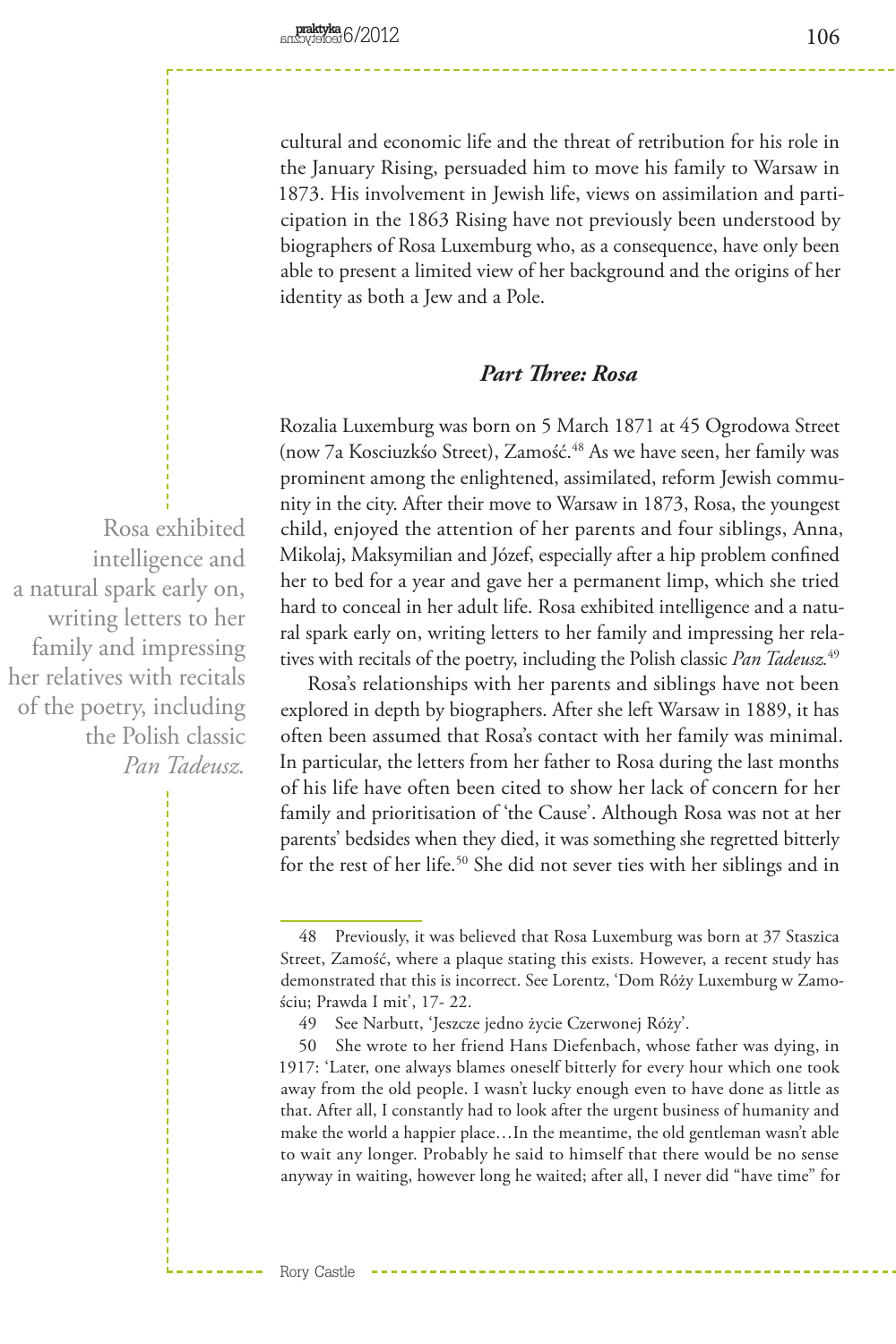fact saw them regularly, whether in Berlin, London or in the spa towns of Prussian Poland. Many of her relatives spent time living in Berlin and she had many opportunities to meet with them whilst travelling Europe for meetings of the Socialist International and its bureau.

Although they did not share her political views, Rosa's siblings did everything possible to assist her when she was in trouble. When she was imprisoned in Zwickau-Berlin Prison in 1904 they visited and arranged her food.<sup>51</sup> When she was arrested in Warsaw during the 1905 Revolution they worked tirelessly to secure her release and prevent exile to Siberia (Jogiches's fate, although he managed to escape) or worse, and paid a large sum to secure her release, without Rosa's knowledge and against her wishes.<sup>52</sup> Later, during the war, when she was in prison in Breslau (Wrocław) and Wronke in Prussian Poland, her family sent supplies and messages through her secretary Mathilde Jacob.

Edward and Lina wanted their children to achieve great things and used all of their means to achieve this. The older boys, Mikolaj and Maksymilian, followed their father into business, while Anna spent the first forty years of her life caring for her siblings and parents, only marrying in her fifties. The younger children, benefiting from their family's improved financial situation, were more fortunate. Both Józef and Rosa left Poland to study at Zurich University. Józef studied medicine and became a world-renowned expert on contagious diseases and occupational health.53 Rosa followed him there, but did not go with the intention of becoming a Marxist theoretician. At first, she studied zoology, only later switching to economics, philosophy and law.<sup>54</sup> To her parents, who were aware of her intellect and great potential, Rosa

him or myself- and he died... Now, of course, I would be much wiser, but one is usually wiser after it's too late. Anyway, if you possibly can, go to your old man and stay with him to the end.' Rosa Luxemburg to Hans Diefenbach, 27 August 1917 in S. E. Bronner, The Letters of Rosa Luxemburg (USA: Pennsylvania State University Press, 1993), 227-28.

<sup>51</sup> See Ettinger, *Rosa Luxemburg; A Life* (1988), 117.

<sup>52</sup> 2,000 rubles were paid to 'bribe the guard' and 3,000 rubles for bail. The money was paid by Maksymilian Luxemburg, although it was probably supplied by the leadership of the SPD. Rosa was released at the end of June 1906 and left Warsaw for the last time on 31 July. See Ettinger, *Rosa Luxemburg; A Life* (1988), 136- 37.

<sup>53</sup> Dr. Józef Luxenburg worked for the Polish Ministry of Health after 1918 and was a health expert at the League of Nations. A plaque in Warsaw commemorates his achievements. See Kazimierz Luxemburg, 'biographical sketch of Józef Luxemburg'(unpublished), translated from the Russian by Mrs Olga Dyer.

<sup>54</sup> See Ettinger, *Rosa Luxemburg; A Life* (1988), 43.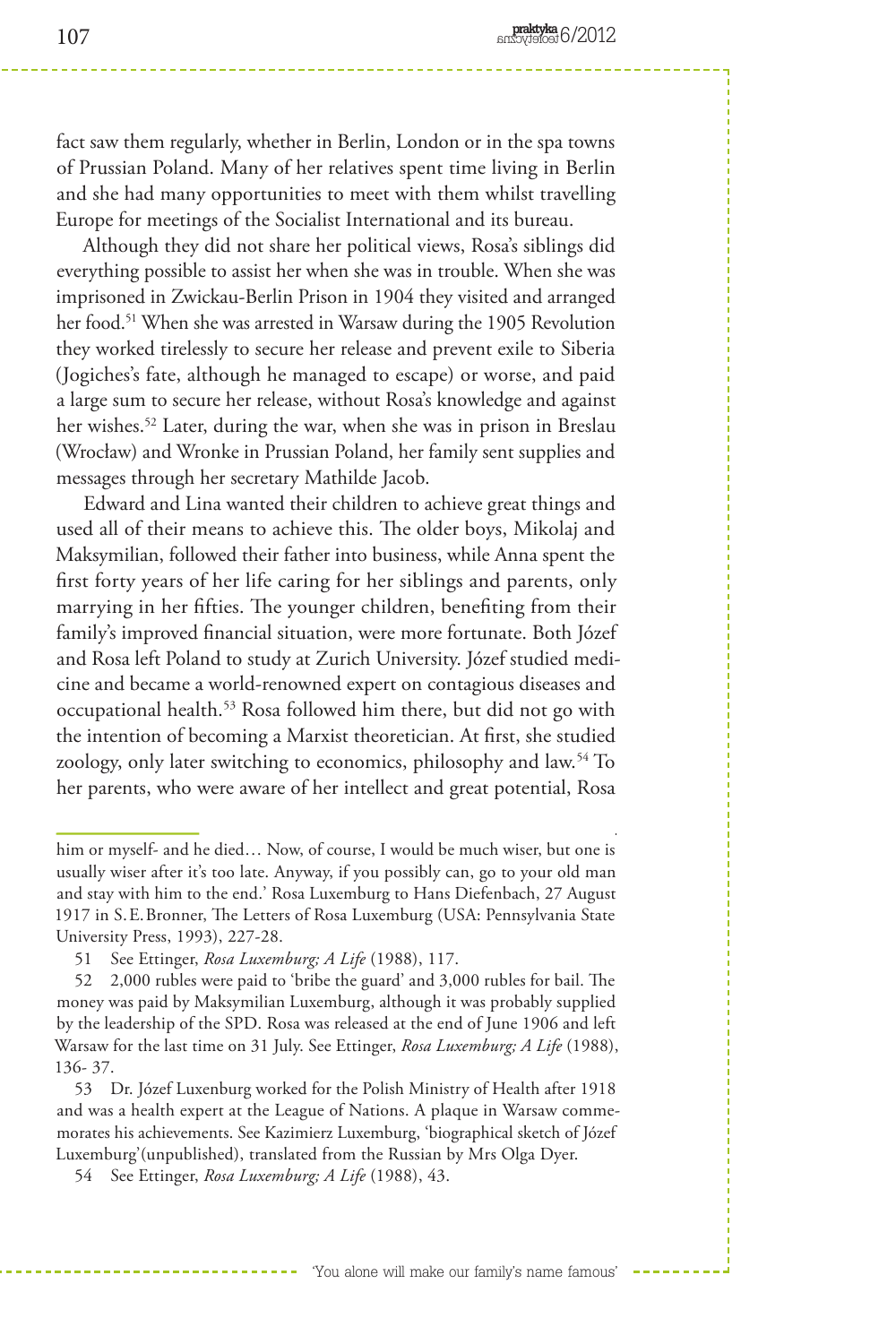was the great star of the family who, in the words of her mother 'will make our family's name famous'.55 They revelled in her triumphs, when Rosa was awarded her doctorate Lina 'both laughed and wept' wrote Anna, 'refusing to part with your letter for a single moment, eager for the whole world to know how happy and proud she was'.56 Yet her parents' immense pride in her achievements was tinged with sadness that Rosa was so far away and, immersed in politics, did not have the time to dote on them like their other daughter. Edward wrote to Rosa in April 1900 that his only hope was that both she and Anna would marry before his death.<sup>57</sup> When he received no reply, he wrote again nine days later, that her attitude 'reminds me of something I once read. An eagle soars so high that he loses all sight of the earth below. You are so busy with social causes that family affairs are not worth even a thought of yours'.58 Whilst this letter clearly expressed the disappointment of an elderly, dying man, it ought not be used to argue that Rosa had no time for her family. In fact, it was not his 'last letter' and they continued to write to each other over the next five months until his death in September.59 Rosa and her father had a close relationship and he devoted his life to supporting and encouraging her and her siblings. Many of Edward's beliefs, values and attitudes were passed on to his daughter.

#### **A Free Poland? Rosa Luxemburg and Polish Nationalism**

One of the generation of Poles who grew up after the failure of the 1863 Rising, Rosa Luxemburg strongly believed that another insurrection against Russian rule would also be 'bloodily suppressed'.60 Yet, as she

<sup>55</sup> Anna Luksenburg to Rosa Luxemburg, undated [after 30 September 1897], in 'Appendix' to Ettinger, *Rosa Luxemburg; A Life* (1988), 307.

<sup>56</sup> Anna Luksenburg to Rosa Luxemburg, 4 May [18]97, in 'Appendix' to Ettinger, *Rosa Luxemburg; A Life* (1988), 291.

<sup>57</sup> Edward Luxenburg to Rosa Luxemburg, 11 April [1]900, in 'Appendix' to Ettinger, *Rosa Luxemburg; A Life* (1988), 321.

<sup>58</sup> Edward Luxenburg to Rosa Luxemburg, 20 April [1]900 in 'Appendix' to Ettinger, *Rosa Luxemburg; A Life* (1988), 323.

<sup>59</sup> See letters from Rosa Luxemburg to Leo Jogiches, May, 18 May, early June, 18 June, 7 July, 11 July, 26 July and c. 9 August, 1900 in Rosa Luxemburg, *Gesammelte Briefe,* Band I ([East] Berlin: Institut für Marxismus-Leninismus deim ZK der SED, Dietz Verlag, 1982), 473- 99.

<sup>60</sup> R. Luxemburg, 'The Polish Question at the International Congress' in Davis (ed.), *The National Question,* 55.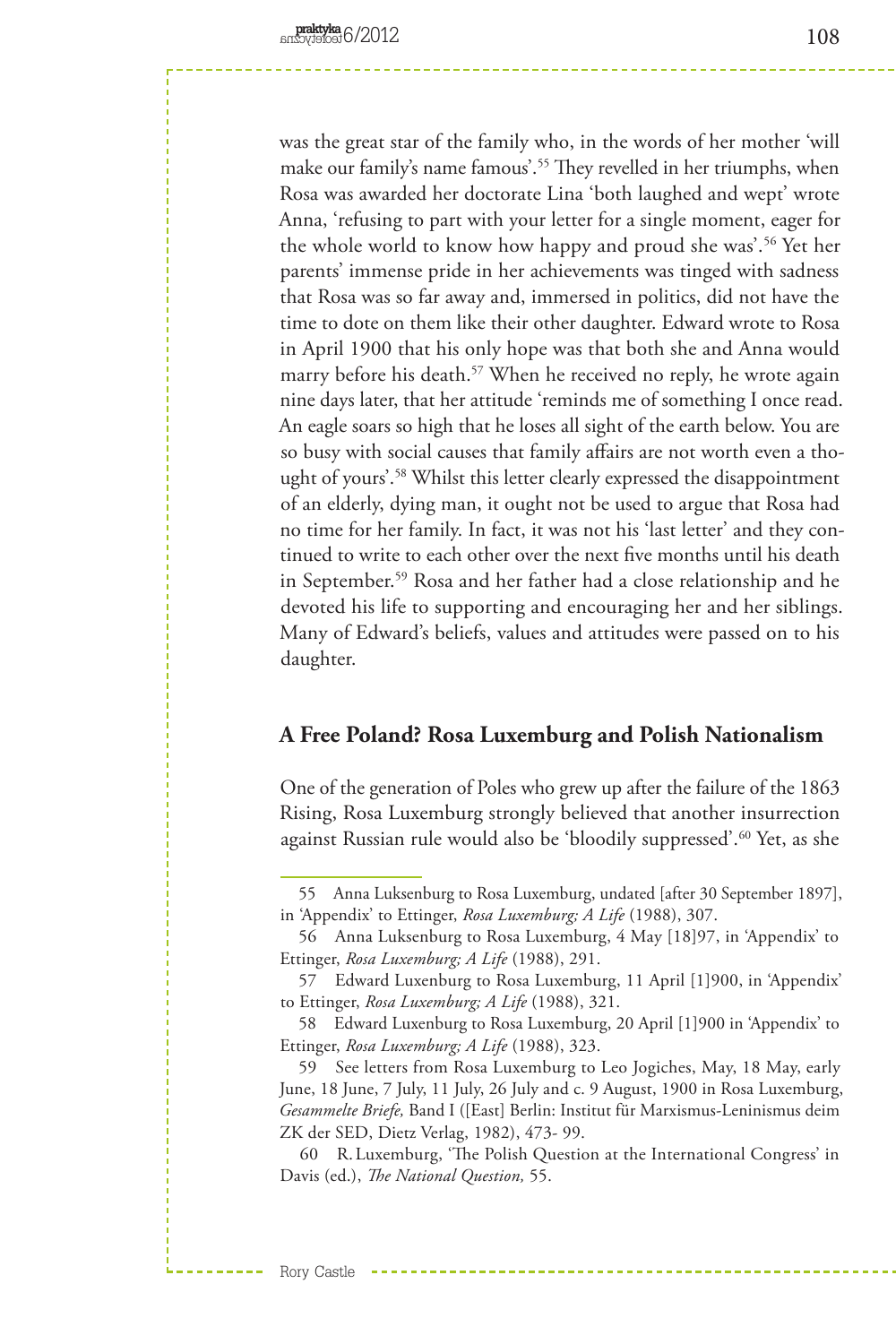wrote in an article for the 1896 International Socialist Congress in London, 'if no rebellion is attempted, nothing at all can be done, since armed rebellion is the only way that Polish independence can be achieved'.61 Luxemburg's conclusion was that the struggle for the restoration of the Polish state must be abandoned, and her opposition to the struggle for Polish independence was based on this belief which, as we have seen above, was almost certainly influenced by her own father's role in 1863. Luxemburg argued that those who called for another rising were 'utopians' whose plans contradicted 'any effective political struggle'.<sup>62</sup> The repeated failure of the risings against Russia had demonstrated that the Poles had little to gain from armed struggle for national independence.63 It was in this context, that she opposed the proposal put forward by the Foreign Union of Polish Socialists (part of the Polish Socialist Party- PPS) at the 1896 Congress, which called for the Socialist International to declare its support for Polish independence.<sup>64</sup>

The PPS argued their case on both moral and practical grounds. Their proposal declared that 'the subjugation of one nation by another can serve only the interests of capitalists and despots' whilst also appealing to the delegates' hostility to Tsarism by arguing that 'Russian Tsardom… owes its internal strength and its external significance to the subjugation and partition of Poland'.<sup>65</sup> The downfall of the Tsarist regime was thus in the interests of all socialists, who remembered only too well the role Russia had played in the crushing of the 1848 Revolutions in Europe.

Rosa Luxemburg and her group denounced the PPS's proposal as a naïve folly which would lead to bloodshed, damage the integrity of the International and encourage nationalism rather than the international solidarity which was preached by Marxists. Instead, she called for Polish workers to cooperate with the other nationalities in their respective empires; Austrians, Germans and Russians, towards the goal of

63 The fullest expression of Luxemburg's views on the Polish question is in her doctoral dissertation, Rosa Luxemburg, Tessa DeCarlo (trans.), *The Industrial Development of Poland* (New York: Campaigner Publications, 1977) Originally published as Rosa Luxemburg, *Die Industrielle Entwicklung Polens* Leipzig: Duncker & Humblot, 1898).

64 For the PPS proposal and Luxemburg's objections, see Timothy Snyder, *Nationalism, Marxism, and Modern Central Europe: A Biography of Kazimierz Kelles- -Krauz* (Cambridge, Massachussets: Harvard University Press, 1998), chapter 2.

65 *Ibid.*, 50.

The downfall of the Tsarist regime was thus in the interests of all socialists, who remembered only too well the role Russia had played in the crushing of the 1848 Revolutions in Europe

<sup>61</sup> *Ibid*., 55.

<sup>62</sup> *Ibid.*, 56.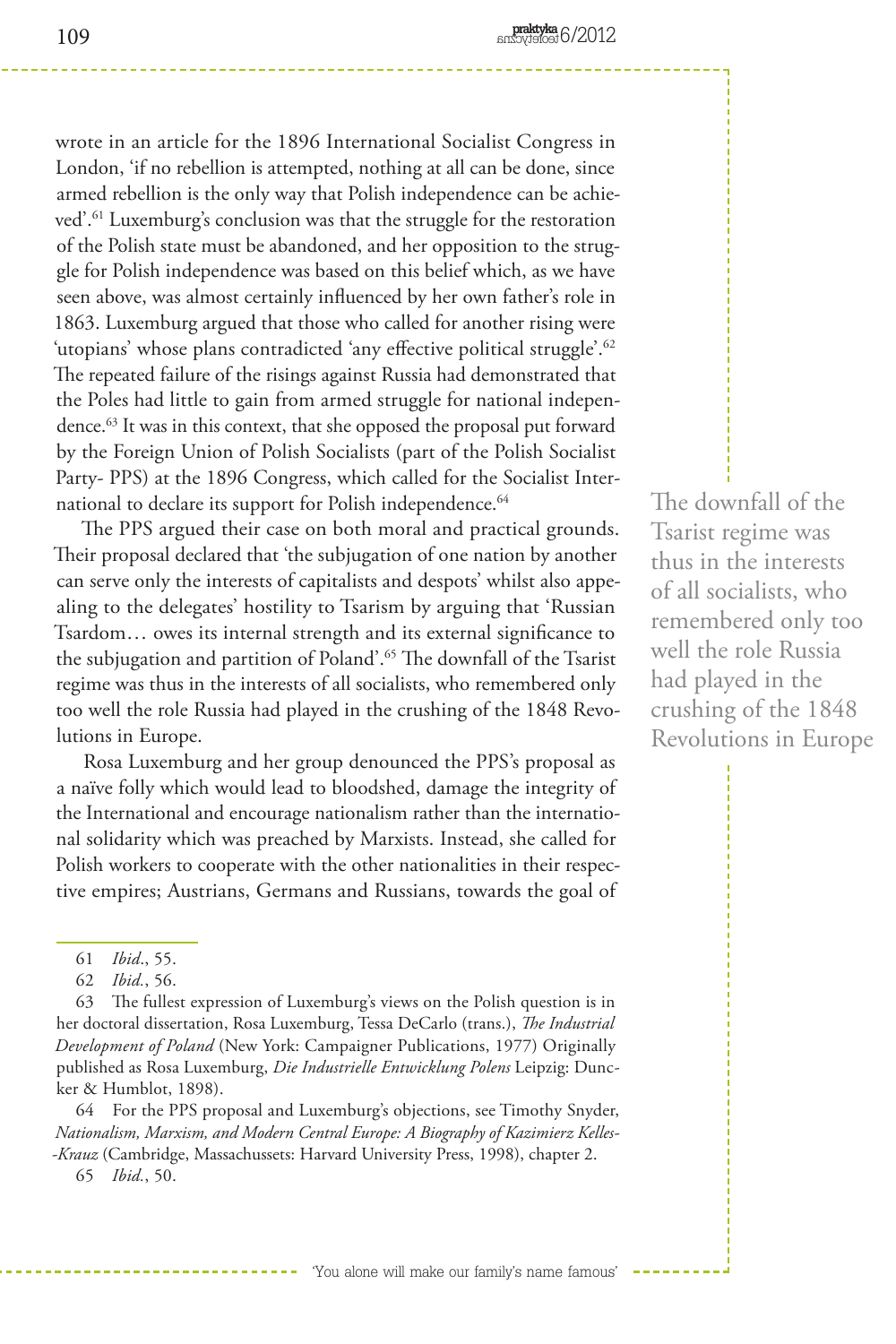socialism. The London Congress came out in support for neither side, preferring a middle-way resolution, which affirmed the right to self- -determination but did not mention Poland specifically.<sup>66</sup> It was typical of the debates which raged between Polish socialists, between the nationalists, led by Józef Piłsudski and Ignacy Daszyński, and internationalists, led by Luxemburg and Jogiches. Living in exile in the West, the Poles largely fought their battles in congresses of the International and only later, after 1905, in Poland itself.

Her views on Polish independence have tended to be considered in a somewhat sterile, academic setting, without taking into account or understanding Luxemburg's background. As a young girl Rosa Luxemburg would impress her family with recitals of Mickiewicz's *Pan Tadeusz.*<sup>67</sup> As we now know, her grandfather was a supporter of assimilation and Polish culture, while her father was active in the 1863 Rising. So how was it that by the age of eighteen, when she left for Zurich, Luxemburg had resolutely decided to oppose any struggle for independence, and refused to alter her views for anything, even after Polish independence was actually achieved in November 1918?

Luxemburg gave several reasons for her opposition to the struggle for Polish independence. She believed that, as in 1830 and 1863, national risings were doomed to fail and furthermore now had the support of only the lower-middle classes. Crucially, she argued consistently that the three areas of Poland had been integrated into the economies of the occupying empires and that any attempt to reverse this would stunt the growth of capitalism in Poland (and thus delay the eventual arrival of socialism). The PPS's attempts to create a united organisation across the three regions were described as an 'attempt… to impose on Polish socialism a program for the restoration of Poland' along 'nationalist lines', which was utterly 'utopian.' Luxemburg warned that the result would not be national liberation but the 'disintegration' of the socialist movement in Poland 'through a series of fruitless national struggles'.<sup>68</sup> National risings were a thing of the past and the future lay in the movement of the international working class. This belief was strengthened by the 1905 Revolution, which Luxemburg saw as the united action of the

<sup>66</sup> A. Walicki, 'Rosa Luxemburg and the Question of Nationalism in Polish Marxism, 1893- 1914' in *The Slavonic and East European Review,* vol. 61, no. 4, October 1983, 567, footnote 9.

<sup>67</sup> See Narbutt, 'Jeszcze jedno życie Czerwonej Róży'.

<sup>68</sup> Luxemburg, 'The Polish Question at the International Congress' in Davis (ed.), *The National Question*, 56.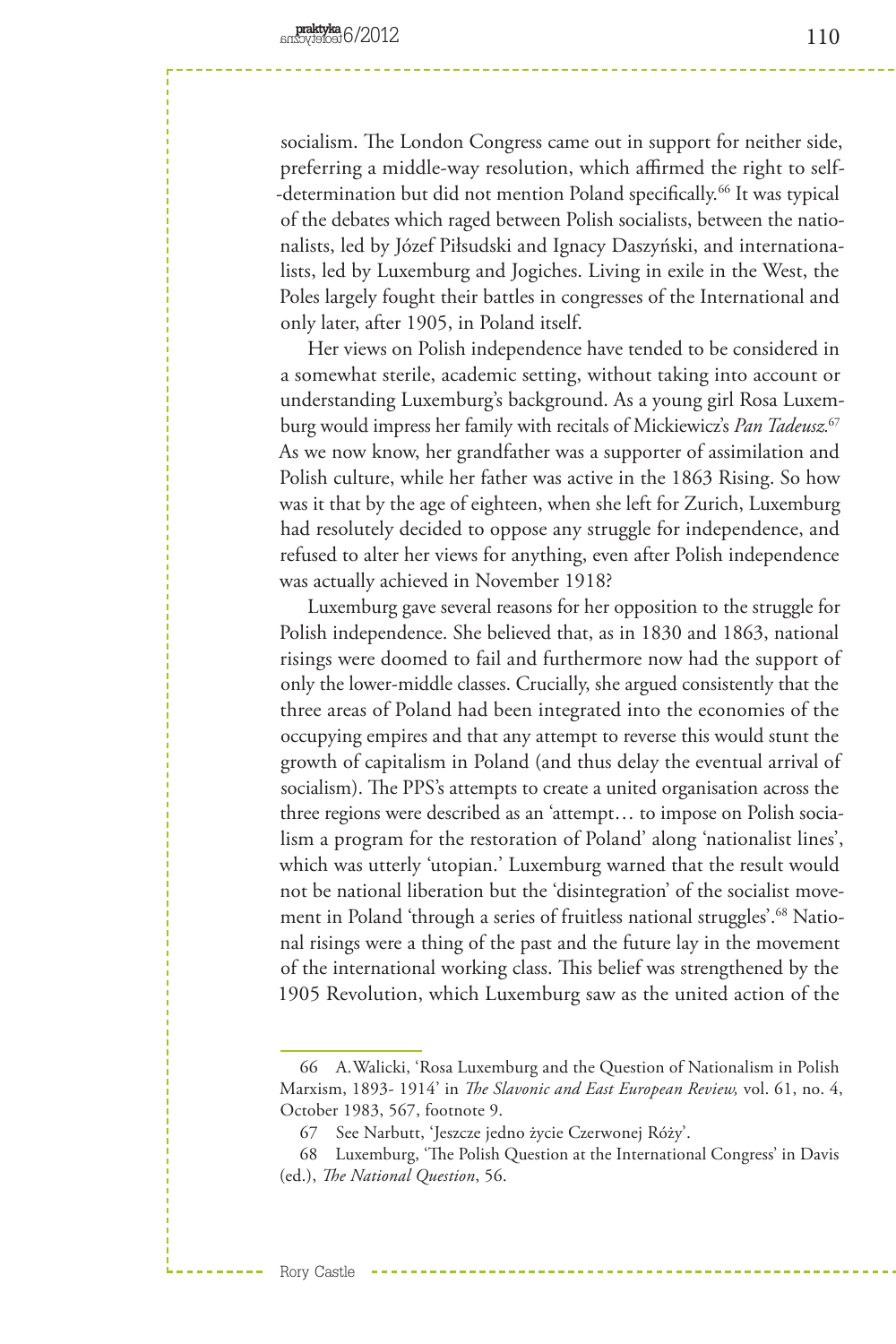various nationalities of the Russian Empire (including Poles) against the Tsarist regime, downplaying nationalist motivations and attacking the activities of Piłsudski and other social-patriots.<sup>69</sup>

As late as May 1917, Luxemburg refused to recognise the potential for Polish independence and the benefits it could bring for Polish workers. From her cell in Wronke Fortress in Prussian Poland, she wrote that the German occupation of 'unfortunate "independent Poland"' since 1916 was a 'heavy blow' against the Russian Revolution, which had occurred three months earlier. The proposed Kingdom of Poland, under German control and occupation, represented nothing but the transformation of Poland socially into a 'graveyard' and politically into a 'German barracks'. Luxemburg described Poland as 'one of the most explosive centres of the revolutionary movement' which 'in 1905 marched at the head of the Russian Revolution' and undoubtedly saw the future of the Poles in a democratic, socialist federation with the other nationalities of the former Russian Empire.<sup>70</sup>

Her opposition to the struggle for an independent Polish state was not accompanied by hostility towards Polish culture and language. On the contrary, Luxemburg identified herself firmly with both, in a way she never did with Jewish or German culture. While Poland was under foreign occupation (which it was for all but two months of her life), Luxemburg fought against all attempts at Russification and Germanisation. Both the Russian and German Empires sought, through various methods, to assimilate the Poles under their control by demeaning or destroying Polish language and culture. Although notorious in Russian Poland, these policies were also carried out in the German zone, applied through the law, the press and particularly through education.

<sup>69</sup> Piłsudski and others attempted to transform the 1905 Revolution into a national uprising. Pilsudski tried to acquire weapons from the Japanese and train armed groups. The PPS split between Piłsudski's nationalist faction (PPS-Revolutionary Faction) and the PPS-Left, which later joined with the SDKPiL to form the Communist Party of Poland (KPP). The leadership of the Communist Party was wiped out in the 1937- 1938 Purges and the Comintern officially dissolved the Party in 1938. The Polish Workers Party (and later Polish United Workers' Party), which ruled Poland until 1989, was not the same organisation. See also Jie-Hyun Lim, 'Rosa Luxemburg on the Dialectics of Proletarian Internationalism and Social Patriotism' in *Science & Society*, vol. 59, no.4 (Winter, 1995-1996), 498-530.

<sup>70</sup> Rosa Luxemburg, 'The Old Mole' in *Spartakusbriefe,* no. 5 (May 1917) in Rosa Luxemburg, Robert Looker (ed.), W. D. Graf (trans.), *Rosa Luxemburg: Selected Political Writings* (USA: Random House, 1972) at the Marxists Internet Archive: http://www.marxists.org/archive/luxemburg/1917/04/oldmole.htm Retrieved 01.07.2012.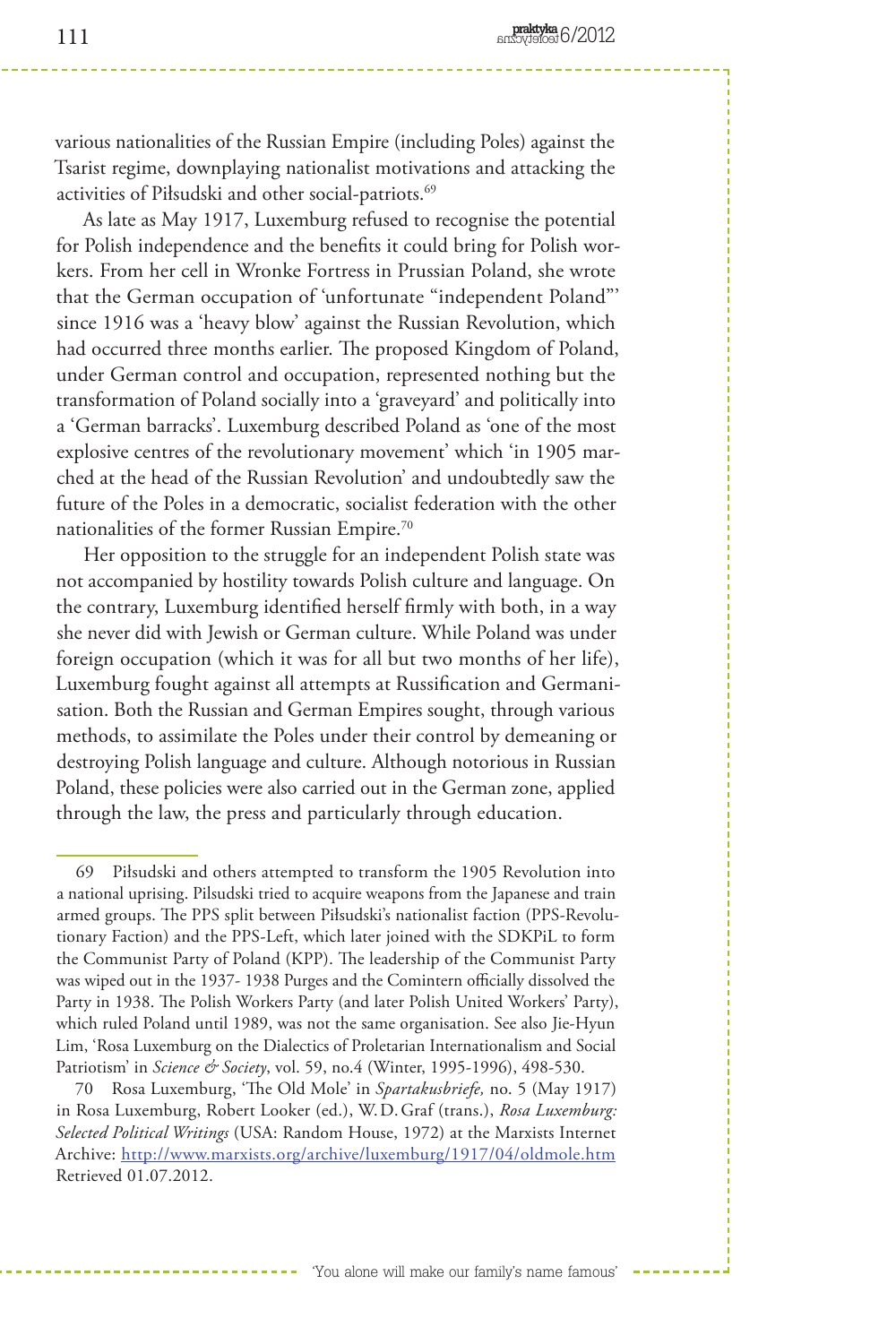In 1900, after the latest attempt to reduce the status of the Polish language, Luxemburg penned an article entitled 'In Defence of Nationality' in which she set out her views.<sup>71</sup> She argued that Germanisation meant that 'Poles are meant to forget that they were born Polish, and to transform themselves into Germans!' and attacked both the German government and the liberal opposition for failing to defend the Poles. Her call for 'the Polish people to shake off their apathy, give full reign to their fury, and go into battle against Germanisation… [in order] to defend our Polish identity' led to court proceedings against her.<sup>72</sup> Although Luxemburg called for Polish workers to vote for the SPD, which was publicly opposed to Germanisation, she experienced equally bigoted attitudes within the party itself. Upon her arrival in 1898, she was told that 'one cannot do the Polish workers a greater favour than to Germanize them, but one may not say this publicly<sup>7,3</sup> Naturally, Luxemburg objected to these sentiments in private, but they were shared by many German socialists and she was either unwilling or felt unable to publicly criticise anti-Polish sentiments within the SPD.

Luxemburg recognised that people were driven not solely by material improvements and indeed saw socialism as something much greater than this. In another article, she wrote that ''[t]he cause of nationalism in Poland is not alien to the working class- nor can it be' because they 'cannot be indifferent to the most intolerably barbaric oppression… against the spiritual culture of society'. 'To the credit of mankind' she wrote, 'history has universally established that even the most inhumane *materiel* oppression is not able to provoke such a wrathful, fanatical rebellion and rage as the suppression of spiritual life in general, that is as religious or national oppression'.74

<sup>71</sup> Rosa Luxemburg, Cecily Hastings (trans.), 'In Defence of Nationality' in *Rosa Luxemburg: Selected Political and Literary Writings* in *Revolutionary History,*  vol. 10, no. 1 (Pontypool, United Kingdom: Merlin Press, 2009), 33- 47. In 1900, the Prussian Minister of Education announced that the Polish language was banned for use in religious education. This was the last area of Polish-medium education in Prussian Poland. Luxemburg's article was originally published as *W obronie narodowósci* (Poznań, 1900).

<sup>72</sup> See Frölich, *Rosa Luxemburg,* 76 and Rosa Luxemburg, 'In Defence of Nationality' in *Rosa Luxemburg: Selected Political and Literary Writings,* 34- 35.

<sup>73</sup> Rosa Luxemburg to Leo Jogiches, 25 May 1898 in Georg Adler, Peter Hudis and Annelies Laschitza (eds.), Georg Schriver (trans.), *The Letters of Rosa Luxemburg* (London & New York: Verso, 2012), 52'.

<sup>74</sup> Quoted in Walicki, 'Rosa Luxemburg and the Question of Nationalism in Polish Marxism, 1893- 1914', 565- 82.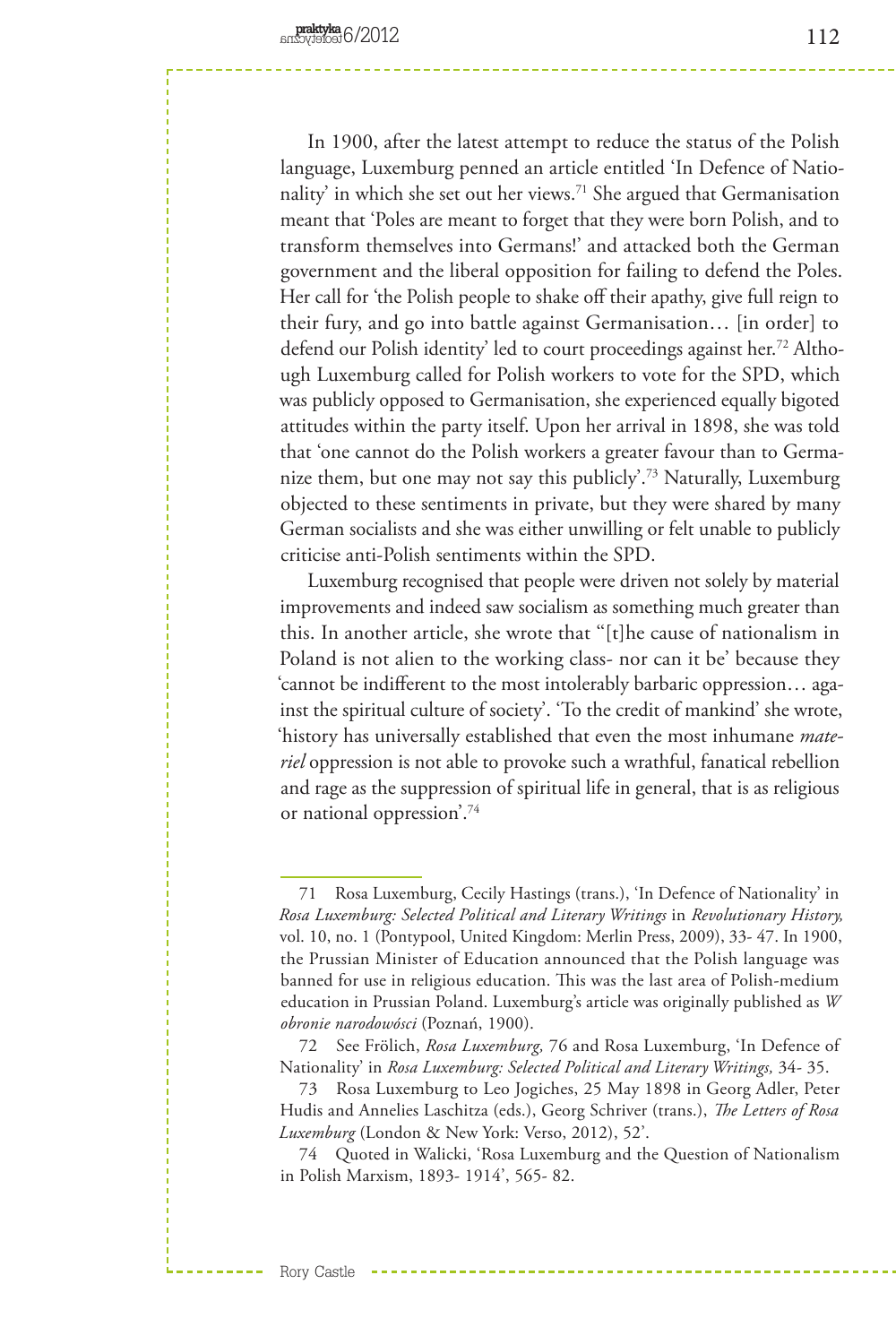The apparent contradiction between Luxemburg's strong opposition to Polish independence and her equally strong support for Polish culture and language can only be explained by the sharp distinction which she drew between the two. This was between 'nationalities', which had every right to exist with their language and culture, and 'nations', which had no such 'rights' to independent statehood.75 Like Marx and Engels, Luxemburg considered the Poles, like the Germans and Russians to be 'historic' nationalities with the right to exist and to enjoy their own culture and language. These were contrasted with smaller, 'unhistorical' nations, including the Ukrainians, Baltic peoples, Czechs and, as we will see later, the Jews.76 Where Luxemburg differed with the founders of Marxism was on the question of Polish independent statehood. Both Marx and Engels argued in favour of Polish independence, primarily as a bulwark against Tsarist autocracy. Luxemburg, of course, openly and passionately disagreed.

While Rosa Luxemburg may be criticised for her opposition to Polish independence, she ought not be viewed as someone who 'felt no special attachment to her native Poland'.77 She strongly identified as a Pole and loved her native language and people, writing about them in a way in which she never spoke of Jews or Germans.<sup>78</sup> She defended herself and the SDKPiL against charges of a lack of patriotism and she saw the long-term future for Poles in a democratic, socialist federation which would eventually cover all of Europe.<sup>79</sup> Luxemburg's opposition to the PPS and Polish independence became so intense over the years that she became almost wilfully blind to the growing national feeling among Poles and, long after the 1905 Revolution, retained a deep faith in the Polish workers as the bastion of the all-Russian Revolution. Her vision of Poland's future was attractive to some, but was never able (or likely) to achieve widespread support amongst Poles, or even in her own party,

77 Wistrich, 'Rosa Luxemburg: The Polish-German-Jewish Identities of a Revolutionary Internationalist', 8.

78 For example, see letters from Rosa Luxemburg to Leo Jogiches, 5 April 1894 and 9 June 1898. Rosa Luxemburg, *Gesammelte Briefe,* Band 1 ([East] Berlin: Institut für Marxismus-Leninismus deim ZK der SED, Dietz Verlag, 1982), 233 and 9 June 1898 in *The Letters of Rosa Luxemburg*, 59- 63. See also Ettinger, *Rosa Luxemburg; A Life* (1988)*,* 11- 12, 24- 26, 77- 78.

79 Rosa Luxemburg, 'Robotnicy a kultura narodowa' ['Workers and National Culture'] in *Młot,* no. 11, Warsaw, 15 October 1910) Quoted in Walicki, 'Rosa Luxemburg and the Question of Nationalism in Polish Marxism, 1893- 1914', 573.

Luxemburg's opposition to the PPS and Polish independence became so intense over the years that she became almost wilfully blind to the growing national feeling among Poles and, long after the 1905 Revolution, retained a deep faith in the Polish workers as the bastion of the all-Russian Revolution

<sup>75</sup> *Ibid.*, 574.

<sup>76</sup> *Ibid.*, 574.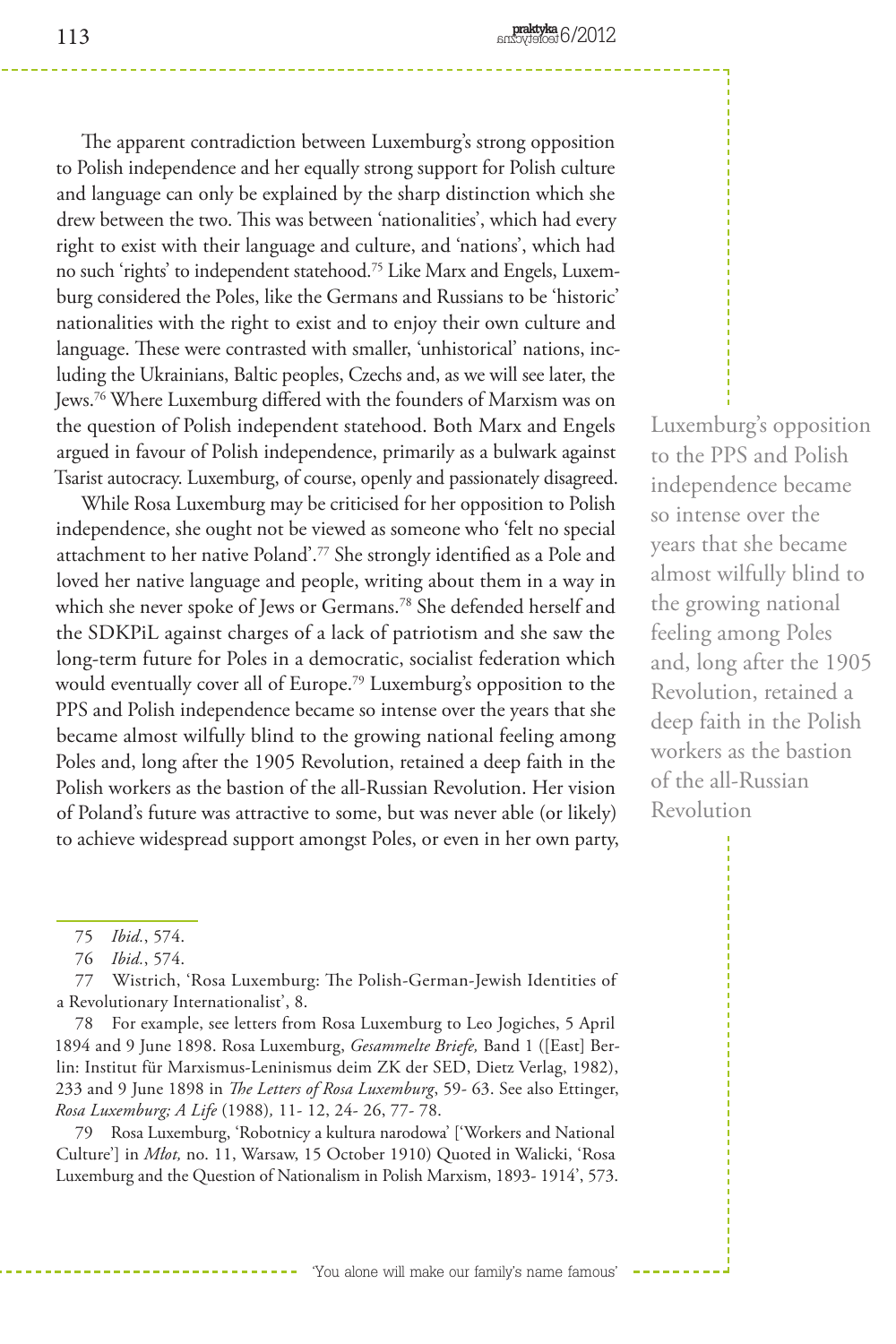which increasingly distanced itself from her anti-independence attitude.<sup>80</sup> In 1918, a few months before the restoration of an independent Polish state, Luxemburg was writing an introduction to her translation of *The Life of Korolenko* in her German prison cell. Her description of Korolenko's sense of national identity is strangely reminiscent of her own:

'Descended at once from Poland, Russia, and the Ukraine, Korolenko has to bear, even as a child, the brunt of the three "nationalisms", each one expecting him "to hate or persecute someone or other." He failed these expectations, however, thanks to his healthy common sense. The Polish traditions, with their dying breath of a historically vanquished past, touched him but vaguely.'81

#### **'A Proud Polish Jew'? Rosa Luxemburg's Jewish Identity**

In 1996, Annelies Laschitza wrote that 'in mentality and culture' Luxemburg 'remained, despite or rather because of her humanist cosmopolitanism and proletarian internationalism, a proud Polish Jew', thus challenging the views put forward by every previous biographer.<sup>82</sup> Whilst it might be a step too far to say that Luxemburg was 'proud' of being a Jew, the stereotyped portrayal of her as the ultra-assimilated German, who had cut all ties to her Jewish background (and family) certainly deserves to be challenged.<sup>83</sup>

Rosa Luxemburg was born into an assimilated, but religious, Polish- -Jewish family. Her parents and grandparents sought to reform and modernise Judaism, whilst assimilating with Polish culture. Edward and Lina Luxemburg were religious and their children remained observant

<sup>80</sup> See Walicki, 'Rosa Luxemburg and the Question of Nationalism in Polish Marxism, 1893- 1914', 574- 75.

<sup>81</sup> Rosa Luxemburg, Frieda Mattick (trans.) 'Life of Korolenko' (July 1918) in *International Socialist Review,* vol. 30, no. 1, January-February 1959, 11- 31 at Marxists Internet Archive: http://www.marxists.org/archive/luxemburg/1918/06/ korolenko.htm Retrieved 05.08.2012.

<sup>82</sup> As translated in Virve Manninen, Review of Annelies Laschitza, *In Lebensrausch, trotz alledem. Rosa Luxemburg, Eine Biographie* in *International Review of Social History*, vol. 44, 1, April 1999, 101- 103.

<sup>83</sup> See footnote 28 Recently, Robert Wistrich has changed his views on Luxemburg somewhat, writing that:

<sup>&#</sup>x27;[t]he Jewish dimension to Luxemburg's background, outlook and legacy has usually been dealt with somewhat dismissively- at best treated as a marginal issue. This is regrettable.' Wistrich, 'Rosa Luxemburg: The Polish-German-Jewish Identities of a Revolutionary Internationalist' 1-2.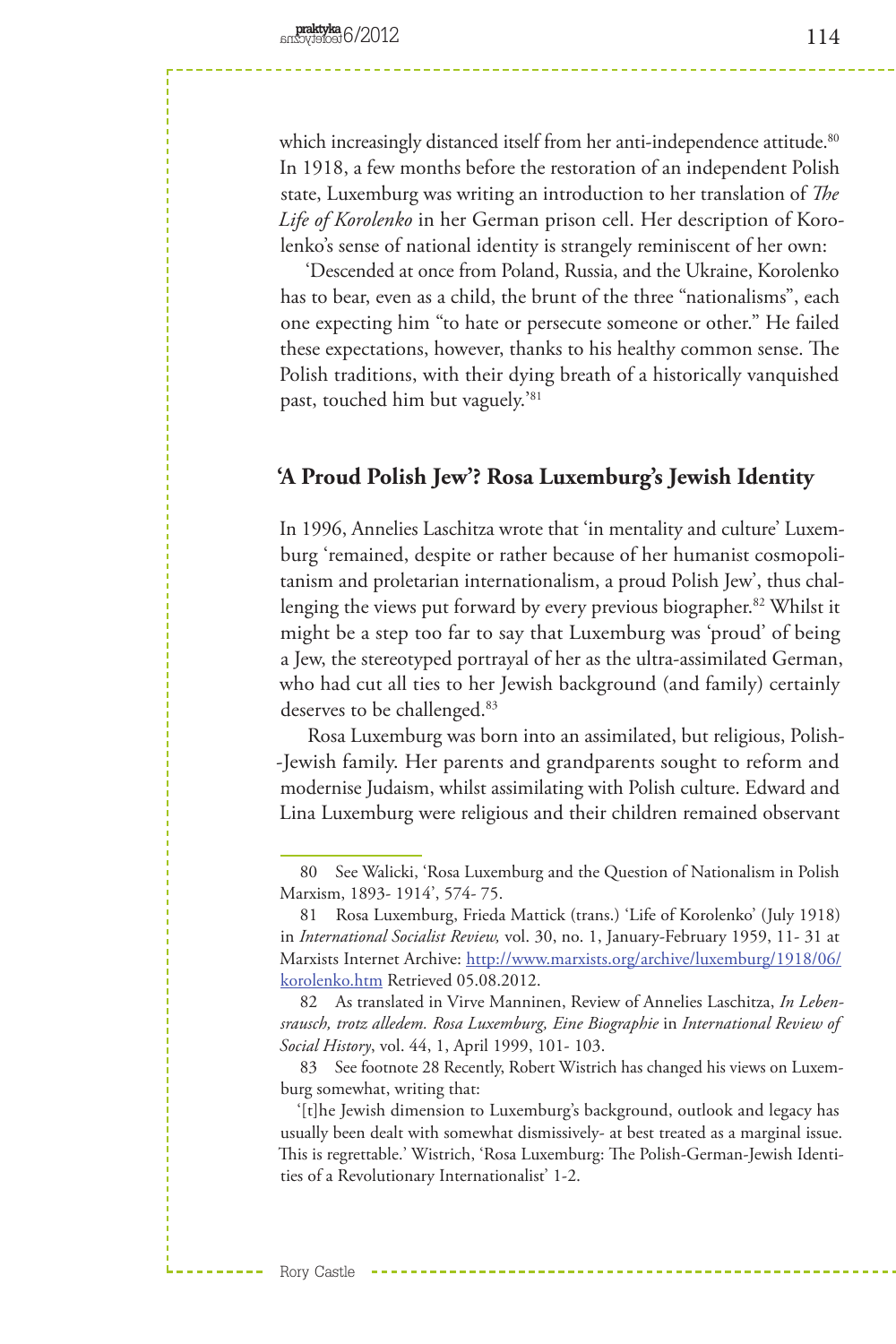of Jewish holidays and certain customs, at least until after her parents' deaths.84 In order to better understand Luxemburg's identity as a Jew and her views on what was universally known as 'the Jewish Question', one must explore not only her letters and writings on the subject, but the history of her family and her background.

Rosa grew up not in Zamość, but in Warsaw, the bustling capital of Congress Poland and centre of Polish-Jewish business, culture and religious life. The family lived in a small house on Złota Street, then in a predominantly Jewish area of central Warsaw. Although barriers between Poles and Jews were being broken down by increasing assimilation, anti-Semitism remained a potent force. In 1881, when Rosa was ten, the city's Jewish quarter was shaken by a pogrom which raged for several days with the suspected acquiescence of the Tsarist authorities. Although Złota Street was affected by the violence, there is no evidence of how the Luxemburgs were personally affected. Rosa herself never wrote about it, except once, when she mistook the date.85 Several writers have argued that the pogrom had a 'deeply repressed but profoundly significant' impact on the young Rosa and helped shape her Jewish identity. This view, which argues that the pogrom both encouraged Rosa to assimilate and gave her a lifelong fear of crowds, is not supported by any evidence in her writings or letters.86 It is just as likely that the family were not in Warsaw at the time of the pogrom or were able to endure it in relative safety. One indication that it did not have any profound effect on the family is that, unlike other events including the 1863 Rising and 1905 Revolution, it has not entered into the family history.

Although she did not consider herself part of an official Jewish community in Germany and wrote disparagingly (in private) about unassimilated, orthodox Jews from Eastern Europe, Luxemburg spent her life surrounded by fellow assimilated Jews, with similar backgrounds to her

<sup>84</sup> See Letters from Anna Luksenburg to Rosa Luxemburg, undated [after 30 September 1897] and undated [c. 28 October 1897]; Letter from Edward Luxenburg to Rosa Luxemburg, 30 October 1897; Letter from Józef Luxenburg to Rosa Luxemburg, 30 October 1897; Letter from Maksymilian Luksenburg to Rosa Luxemburg, 30 October [18]97 in Ettinger, 'Appendix' to *Rosa Luxemburg; A Life* (1988)*,* 303- 06, 307- 09, 309- 10, 310- 14, 315- 16.

<sup>85</sup> This was in a 1911 article in the SDKPiL publication *Czerwony Sztandar [Red Flag].* See Ettinger, *Rosa Luxemburg; A Life,* 15.

<sup>86</sup> See Wistrich, 'Rosa Luxemburg: The Polish-German-Jewish Identities of a Revolutionary Internationalist', 6 and Ettinger, *Rosa Luxemburg; A Life,* 14- 15. Her fear of crowds could have come from any source, and was anyhow overstated by Luxemburg herself, who could be modest about her celebrated ability to speak in public.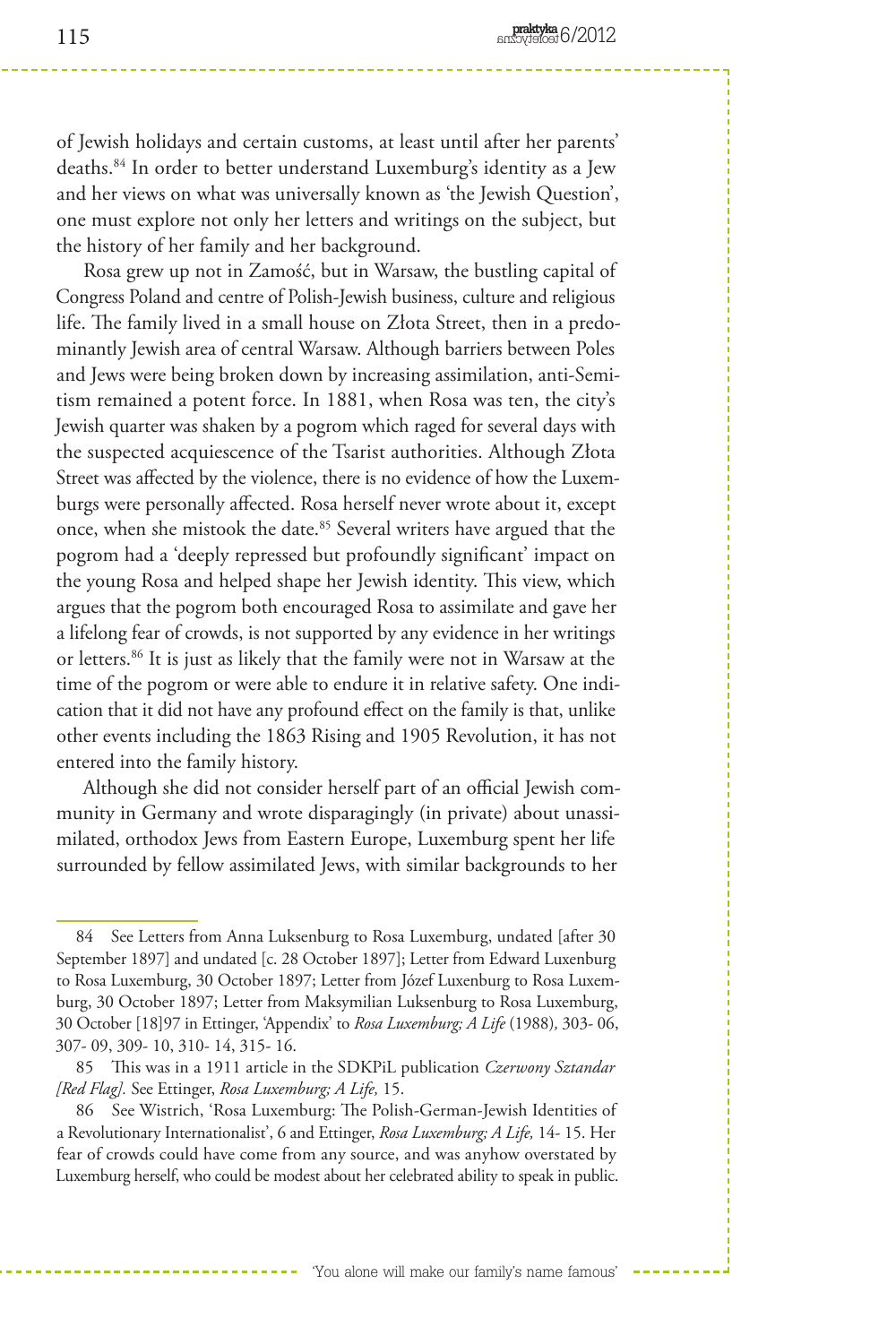Although she did not consider herself part of an official Jewish community in Germany and wrote disparagingly (in private) about unassimilated, orthodox Jews from Eastern Europe, Luxemburg spent her life surrounded by fellow assimilated Jews, with similar backgrounds to her own.

own. There was Leo Jogiches (1867- 1919), her lover from 1890 until 1906 and comrade until her death, who came from a wealthy, assimilated Jewish family in Vilnius. There was also the Jewish middle-class socialist Paul Levi (1883- 1930), whom Luxemburg had a brief but intense relationship with in 1914 and later led the Communist Party (KPD). The SDKPiL leadership was dominated by Jews, including not only Luxemburg and Jogiches but Adolf Warszawski (Warski) (1868- 1937) and in the SPD Luxemburg found an ally in Alexander Helphand (Parvus) (1867- 1924), a fellow Jewish émigré from Russia. Many of Luxemburg's closest friends also came from similar backgrounds to her own. Luise Kautsky (1864- 1944), Mathilde Jacob (1873- 1943) and Mathilde Wurm (1874- 1935) all came from assimilated Jewish families. Accusations that Rosa Luxemburg was a 'self-hating Jew' or 'hated Jews' are sheer nonsense.<sup>87</sup>

Through her work in the German and international social-democratic movement, Luxemburg inevitably came into contact with other Jewish socialists, but it was in the Polish movement that 'the Jewish Question' really mattered. The SDKPiL sought to represent the workers of Poland and Lithuania, the two areas of the Russian Empire which held the majority of its Jewish population, most of whom lived in the towns and cities which were experiencing the effects of industrialisation. In the 1890s, Luxemburg and Jogiches worked with the Jewish Bund to spread socialist literature and propaganda in the Russian Empire, especially in Jogiches' hometown Vilnius, which was the centre of Bundist activity.<sup>88</sup> In 1892, the couple published a collection of May Day speeches made by Jewish workers in Vilnius, with accompanying articles expressing their own views on the Jewish question. Condemning the Tsarist authorities, they described how 'the poor, persecuted Jewish proletarians' were doubly persecuted as both Jews and workers.<sup>89</sup> They also used the speeches to attack Jewish nationalism, writing that 'our comrades understand that

<sup>87</sup> A veteran Bundist said that 'Luxemburg hated Jews. And even more than Jews she hated Yiddish. This is a characteristic of many assimilated types.' Jacob S. Hertz in an interview on 23 April 1973. Quoted in Wistrich, 'Rosa Luxemburg: The Polish-German-Jewish Identities of a Revolutionary Internationalist', 12.

<sup>88</sup> The General Jewish Labour Bund in Lithuania, Poland and Russia, known as 'the Bund' was a secular socialist organisation founded in Vilnius in 1897 to represent Jewish workers in the Russian Empire.

<sup>89</sup> L. Jogichesa-Tyszka, 'Nowi towarzysze' ['New Companions'] [*Sprawa Robotnicza,* January 1894], in H. Buczek and F[eliks] Tych (eds.), *Socjaldemokracja Królestwa Polskiego i Litwy. Materialy y Dokumenty,* vol. I, 1893- 1897 (Warsaw, 1957), 146- 152. Quoted in translation in Wistrich, 'Rosa Luxemburg: The Polish-German-Jewish Identities of a Revolutionary Internationalist', 14.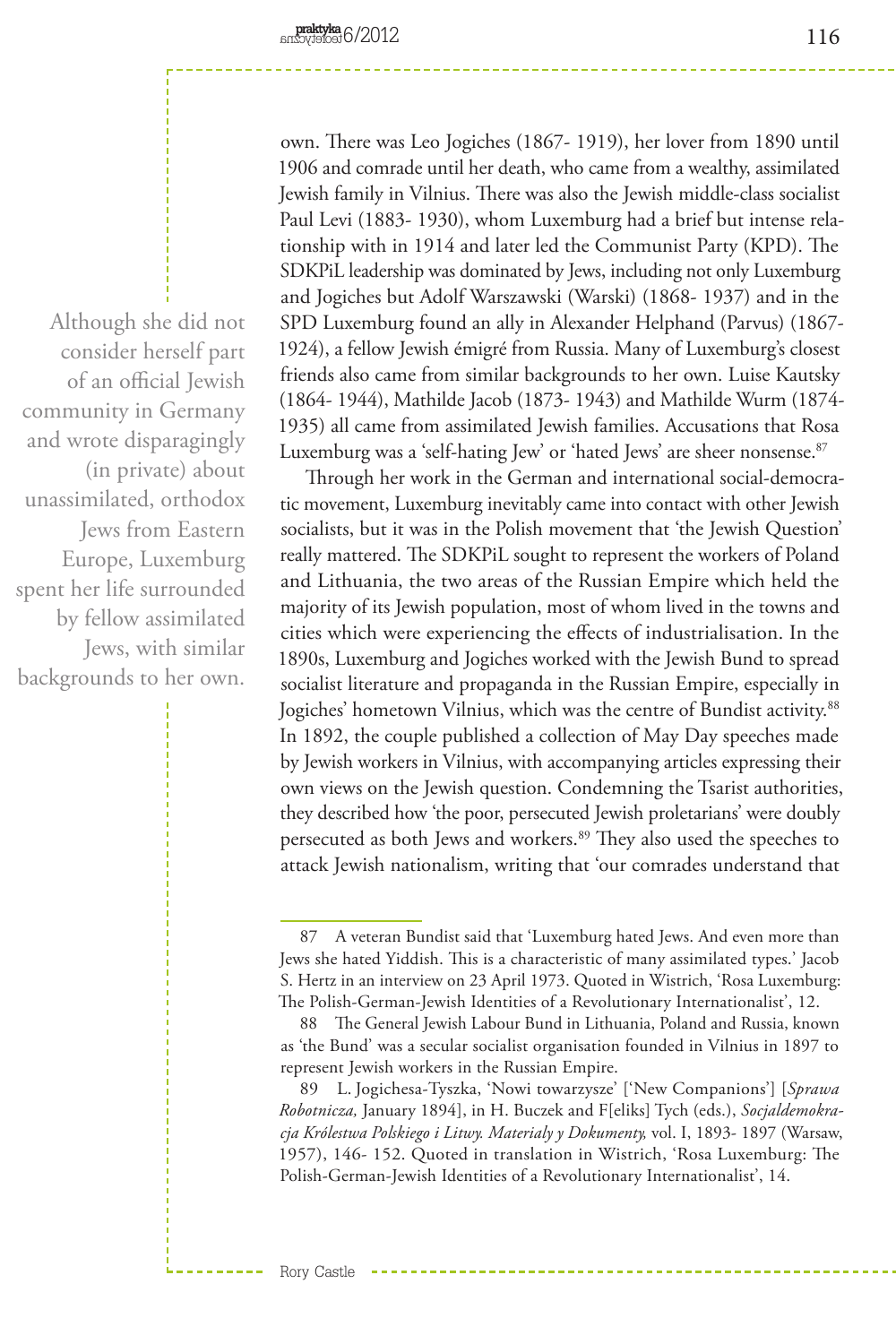the rebuilding of their own [Jewish] State will not destroy capitalism' because they would 'continue to be the exploited and persecuted class'. As with the Poles, the goal should not be *national* freedom, but 'political freedom', which was 'indispensable for the improvement of the workers' welfare and for the struggle against capitalism.' Keen to stress the solidly Marxist and internationalist attitudes of Vilnius' Jewish workers, they concluded that '[t]he Jewish comrades understand clearly that this [political freedom], not the rebuilding of a utopian Jewish state, is their goal'.90

Rosa Luxemburg prescribed assimilation of the Jewish workers with the Christians. In 1892, she and Jogiches believed that this was already taking place as Jewish workers were 'decisively breaking away' from the 'narrow traditions and views of the Jewish people' in order to 'unite with the great internationalist labour army'.91 Despite recognising that Jews were 'the most deprived of rights and the most enslaved of all the subjects of the Tsar' they declared that the Jews had no 'special tasks', only those 'common to the workers of all countries and all peoples!'92 Both from middle-class backgrounds, neither Luxemburg nor Jogiches had much understanding of the lives of working-class, Yiddish speaking Jews. Their calls for assimilation were not met with great enthusiasm and, rather than join the SDKPiL, most Jewish workers joined the Bund, which stood up for Jews and recognised them as a nationality which was especially persecuted. Although Luxemburg worked with the Bund in the 1890s, its leaders were frequently bewildered by her fervent opposition to Jewish national feeling. One leader, not unsympathetic to her, remembered her 'furious criticism' of nationalists within the Bund, whom she labelled 'one hundred per cent separatist.' Luxemburg told him, '[w]hat we needed' was 'not Yiddish and various Jewish organisations but the language of the surrounding people' and 'unity with the Christian proletariat' because 'any other [policy] would only lead us into a nationalist swamp'.93

Although Luxemburg recognised that there was a 'Jewish nationality', she firmly opposed Jewish nationalism and believed that the future for

92 Ibid., 195.

93 John Mill, *Pyonern un boyer [Pioneers and Bulilders],* vol 1 of 2 (New York, 1946- 49), 98. Quoted in Frankel, *Prophecy and Politics,* 198.

<sup>90</sup> Ibid., 14.

<sup>91</sup> *Pervoe Maia 1892 goda: chetyre rechi evreiskikh rabochikh* [introduction by L. Yogikhes to 'Four Speeches by Jewish Workers', Geneva, 1893.] (A publication of the Research Project in the Jewish Labour Movement, Hebrew University, Jerusalem, 1967), 24. Quoted in Jonathon Frankel, *Prophecy and Politics: Socialism, Nationalism and the Russian Jews, 1862- 1917* (Cambridge: Cambridge University Press, 1981), 195.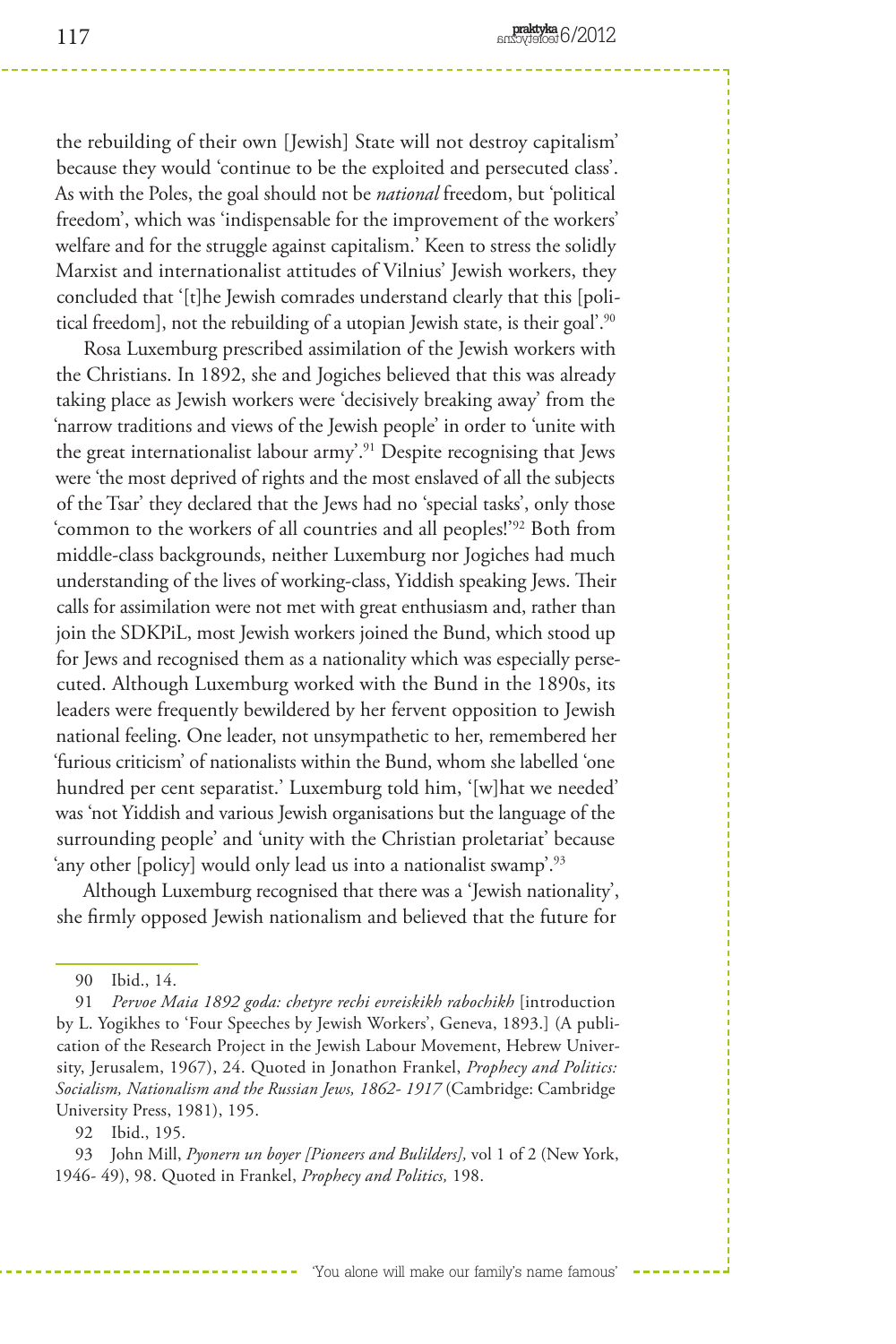the Jews lay in assimilation and a future socialist state in which anti- -Semitism would disappear.<sup>94</sup> As capitalism developed, she saw assimilation as inevitable because '[t]he separateness of the Jewish nationality' in both Russia and Poland was caused by 'socially backward… petty commerce', small town life and 'close links with the religious', all of which would be destroyed by industrialisation.<sup>95</sup> Luxemburg did not believe that a modern Jewish culture would emerge, dismissing the efforts to make Yiddish into a language of culture by writers like I. L. Peretz as 'futile' and referring to Yiddish as 'jargon'.<sup>96</sup> In 1908, she predicted that '[t]he only manifestation of a truly modern culture on a Jewish foundation is the Social Democratic movement of the Jewish proletariat.' For Luxemburg, the future of the Jewish people lay in its liberation through assimilation and socialism.

Luxemburg's supposed distance from Jewish life in no way lessened the negative attention she received for her Jewishness in Poland and Germany alike, where she faced frequent anti-Semitic attacks from her political opponents and even from members of her own party. Previously, it has been claimed that Luxemburg wrote almost nothing about anti-Semitism, but recent scholarship has shown this to be incorrect. When faced with anti-Semitic attacks, Luxemburg responded with articles (often anonymous or written by political friends) condemning anti-Semitism and praising the good sense of workers who ignored it. Luxemburg's analysis of the phenomenon of anti-Semitism can appear optimistic, almost delusional, at times. Her writings suggested that socialism would destroy anti-Semitism, as all inequalities, although whether Luxemburg truly believed this or not is open to debate. In their campaigns against anti-Semitism, Luxemburg and the SDKPiL were eager to highlight examples of Polish workers ignoring provocation and demonstrating solidarity with Jews. In their press, they praised workers in Łódź for 'class solidarity

<sup>94</sup> Her dismissive attitude towards Jewish nationalism and Zionism did not change; she wrote in 1918 that 'Zionists are already establishing their Palestinian ghetto, for the present in Philadelphia [Zionisten errichten schon ihr Palästina-Ghetto, vorläufig in Philadelphia]' Rosa Luxemburg, 'Fragment über Krieg, nationale Frage und Revolution' ['Fragment on War, the national question and Revolution'] in Rosa Luxemburg, *Gesammelte Werke [Collected Works]* ([East] Berlin: Institut für Marxismus-Leninismus deim ZK der SED, Dietz Verlag, 1974), Band 4, 367- 68.

<sup>95</sup> Rosa Luxemburg, 'The National Question and Autonomy' in *Przeglad Socjaldemokratczny* (December 1908), quoted in Wistrich, 'Rosa Luxemburg: The Polish-German-Jewish Identities of a Revolutionary Internationalist', 18.

<sup>96</sup> Rosa Luxemburg, 'The National Question and Autonomy' in *Przeglad Socjaldemokratczny* (December 1908), quoted in Wistrich, 'Rosa Luxemburg: The Polish-German-Jewish Identities of a Revolutionary Internationalist', 18.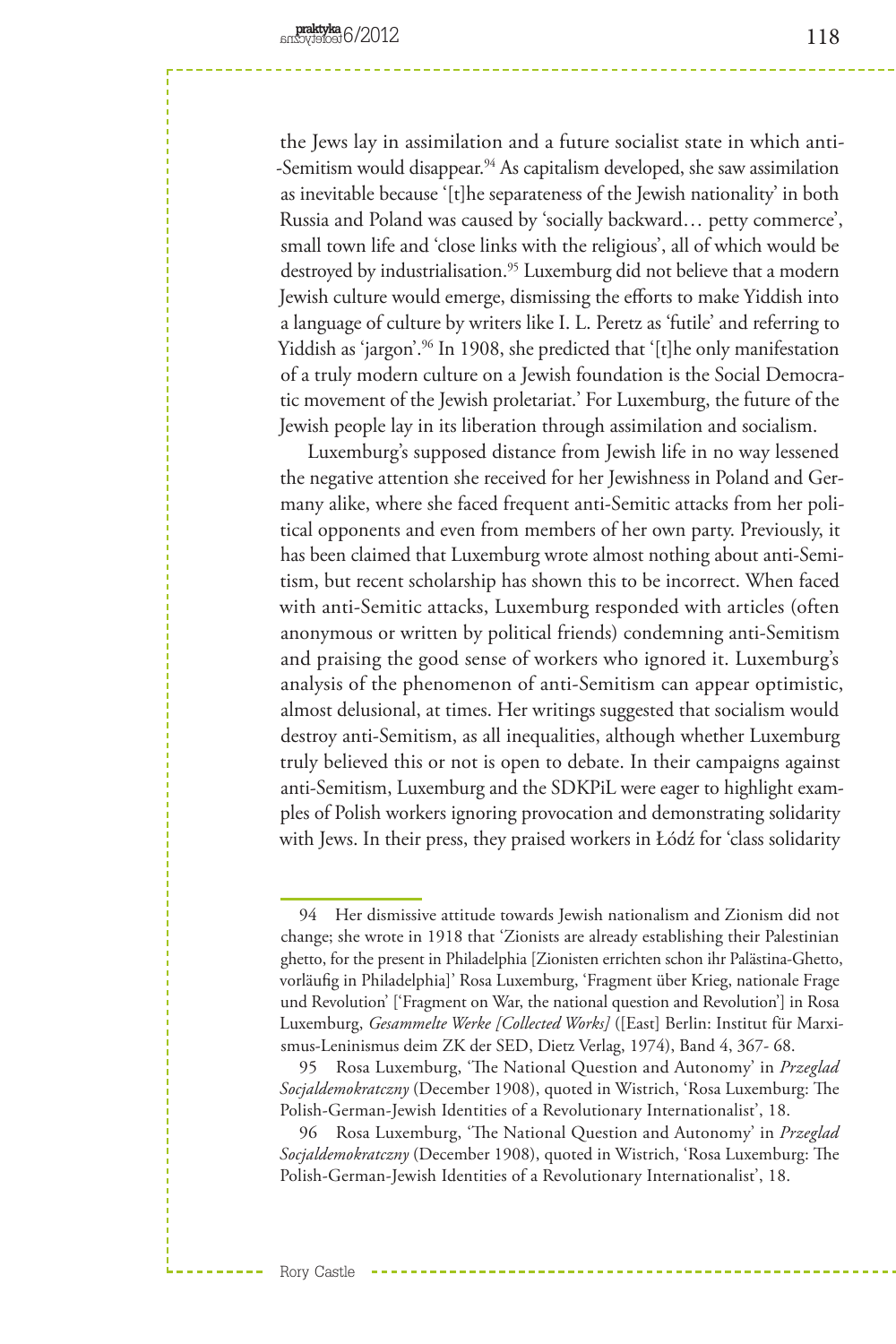with the Jewish proletariat' and having 'no prejudices of racial hatred'.<sup>97</sup> After the Kishinev pogrom in 1903, the party issued a proclamation denouncing anti-Semitism and calling on Polish workers 'to defend the Jewish population'.98

In October 1910, Luxemburg was attacked by Polish nationalist 'free-thinker' Andrzej Niemojewski and Julian Unszlicht (Sedecki) as an 'enemy of Poland' and for 'Jewish subversion', while her family were slandered as 'brandy merchants'.99 Niemojewski wrote in his newspaper: '[a]s all Jews hate non-Jews, so Luxemburg's Social Democrats have a passionate hatred for Poland*'.*100 Luxemburg and the SDKPiL responded with a press campaign against anti-Semitism. She received support from colleagues in the international socialist movement, including Emil Vandervelde, Jean Jaurés and Franz Mehring, whose contributions were published in the SDKPiL's paper *Młot [Hammer]* alongside Luxemburg's own. In one of her articles entitled 'After the Pogrom', Luxemburg expressed her view that 'anti-semitism has become… the common banner of political backwardness and cultural barbarism'.101

In Germany, where Luxemburg lived from 1898, anti-Semitism did not express itself in pogroms but in the growth of political anti-Semitism and in widely held anti-Semitic attitudes, which were shared by many in the SPD.102 At the 1901 Party Congress, which Luxemburg did not

<sup>97</sup> Robert Wistrich, 'Rosa Luxemburg, Polish Socialism, and the Bund' in Robert Wistrich, *Laboratory for World Destruction: Germans and Jews in Central Europe*, 103.

<sup>98</sup> See letter from Adolf Warski to Karl Kautsky. Quoted in Wistrich, Wistrich, 'Rosa Luxemburg: The Polish-German-Jewish Identities of a Revolutionary Internationalist', 16 In 1903, Luxemburg wrote an article on anti-Semitism entitled 'Kto Winien?' ['Who Is To Blame?'] which was published anonymously in *Czerwony Sztandar [Red Flag]* The article can be found online at the website of *Praktyka Teoretyczna:* http://www.praktykateoretyczna.pl/index.php/roza-luksemburg-kto- -winien/ Retrieved 11.10.2012.

<sup>99</sup> See Julian Unszlicht (Sedecki), *O program Ludu Polskiego rola socjallitwactwa w niedawnej rewolucji* (Krakow, 1919) and Julian Unszlicht (Sedecki) , *Social-litwactwo w Polsce z teorii I praktyki SDKPiL* (Krakow, n.d.) Quoted and cited in Wistrich, 'Rosa Luxemburg: The Polish-German-Jewish Identities of a Revolutionary Internationalist', 20.

<sup>100</sup> Andrzej Niemojewski, in *Mysl Niepodlegla [Independent Thought]* Quoted in Wistrich, 'Rosa Luxemburg: The Polish-German-Jewish Identities of a Revolutionary Internationalist', 20.

<sup>101</sup> Rosa Luxemburg, 'Po Pogromie' ('After the Pogrom'), *Młot (Hammer),*  8 October 1910, 10.

<sup>102</sup> See Lars Fischer, *The Socialist Response to Antisemitism in Imperial Germany*  (Cambridge: Cambridge University Press, 2007).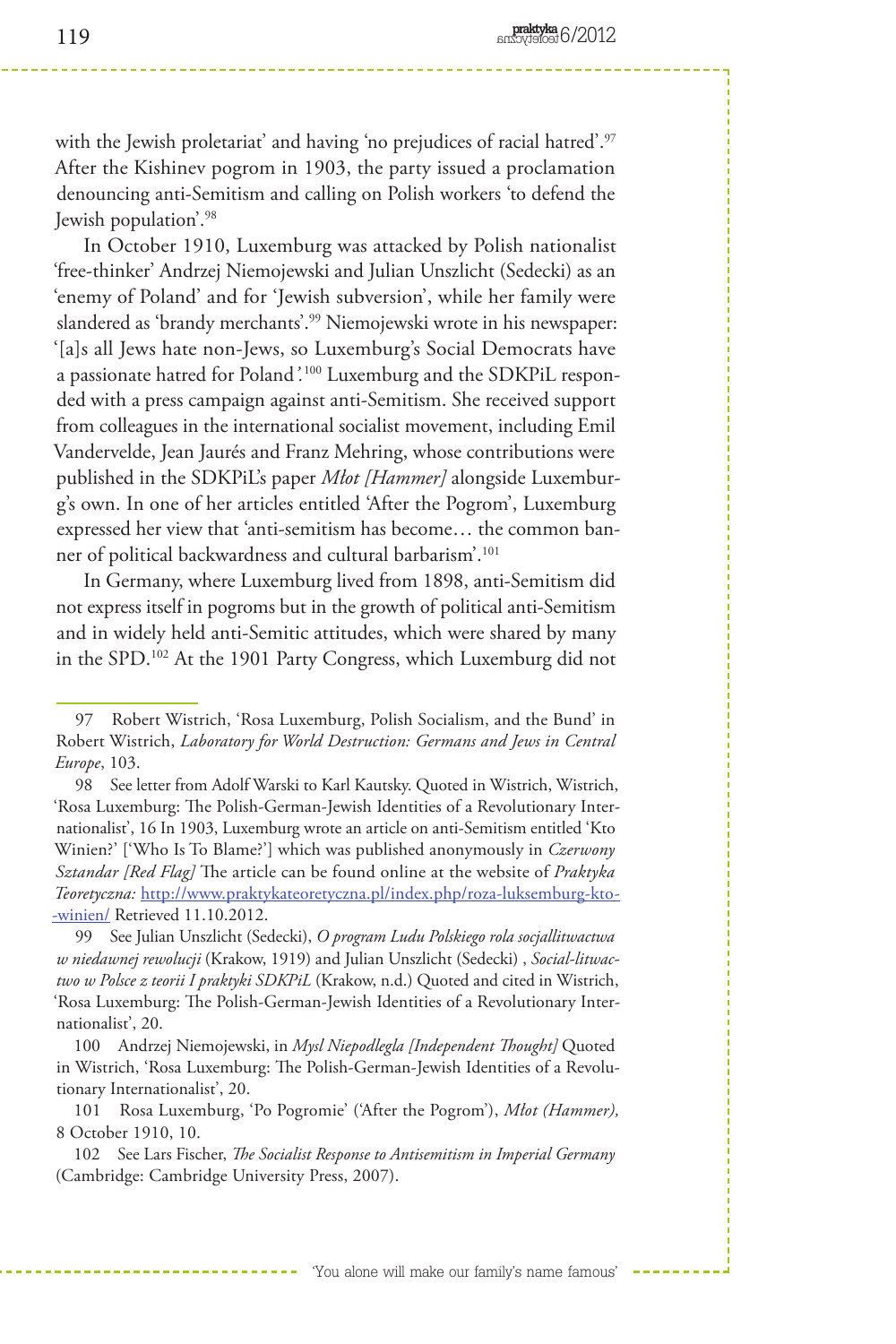At the 1901 Party Congress, which Luxemburg did not attend, her opponents on the right-wing of the party expressed their frustration and disbelief at the behaviour of east European Jewish émigré's. Clearly referring to Luxemburg and Parvus.

attend, her opponents on the right-wing of the party expressed their frustration and disbelief at the behaviour of east European Jewish émigré's. Clearly referring to Luxemburg and Parvus. Wolfgang Heine told the delegates that the ingratitude of such immigrants 'made the struggle against anti-semitism more difficult' because they were acting like guests who 'come to us and spit in our parlour'.<sup>103</sup> Tellingly, only Rosa's friend Clara Zetkin defended them.104 Karl Kautsky, also a close friend of Luxemburg, remained silent and even refused to allow her to respond in the pages of his socialist journal *Neue Zeit.* The leader of the SPD August Bebel had written to Kautsky shortly before the Congress that '[y]ou cannot imagine the animosity against Parvus and also La Rosa in the Party, and even if I am not of the opinion that we should be guided by such prejudices, we cannot at the same time afford to ignore them completely'.105 A leading figure at the party newspaper *Vörwarts (Forwards)* described the 'new arrivals from the East' as 'literary ruffians'.106 Decades later, reflecting on the influence of Luxemburg and other east European Jews on the SPD, Gustav Noske wrote that they had been 'transforming socialism into a dogma and… articles of faith' and turning Marxism into a 'secret science' which was 'incomprehensible to the German workers'.107

104 Zetkin described them as 'party comrades' who 'stand with us for the same programme and share our struggles' Protokoll über die Verhandlungen des Parteitages der Sozialdemokratischen Partei Deutschlands [Minutes of the Proceedings of the Congress of the Social-Democratic Party of Germany] (22- 28 September 1901) (Berlin, 1901), 202. Quoted and cited in Wistrich, 'Rosa Luxemburg: The Polish-German-Jewish Identities of a Revolutionary Internationalist', 25.

105 Letter from August Bebel to Karl Kautsky, 4 September 1901Victor Adler, *Briefwechsel mit August Bebel und Karl Kautsky [Correspondence with August Bebel and Karl Kautsky]* (Vienna, 1954), 137 Quoted in Wistrich, 'Rosa Luxemburg: The Polish-German-Jewish Identities of a Revolutionary Internationalist', 25.

106 Protokoll über die Verhandlungen des Parteitages der Sozialdemokratischen Partei Deutschlands [Minutes of the Proceedings of the Congress of the Social- -Democratic Party of Germany] (22- 28 September 1901) (Berlin, 1901), 191. Quoted and cited in Wistrich, 'Rosa Luxemburg: The Polish-German-Jewish Identities of a Revolutionary Internationalist', 25.

107 Gustav Noske, *Erlebtes aus Aufstieg und Niedergang einer Demokratie [Experiences from the Rise and Fall of Democracy]* (Offenbach-am-Main, 1947), 27. Quoted in Wistrich, 'Rosa Luxemburg: The Polish-German-Jewish Identities of a Revolutionary Internationalist', 26

<sup>103</sup> Protokoll über die Verhandlungen des Parteitages der Sozialdemokratischen Partei Deutschlands [Minutes of the Proceedings of the Congress of the Social- -Democratic Party of Germany] (22- 28 September 1901) (Berlin, 1901), 191. Quoted and cited in Wistrich, 'Rosa Luxemburg: The Polish-German-Jewish Identities of a Revolutionary Internationalist', 25.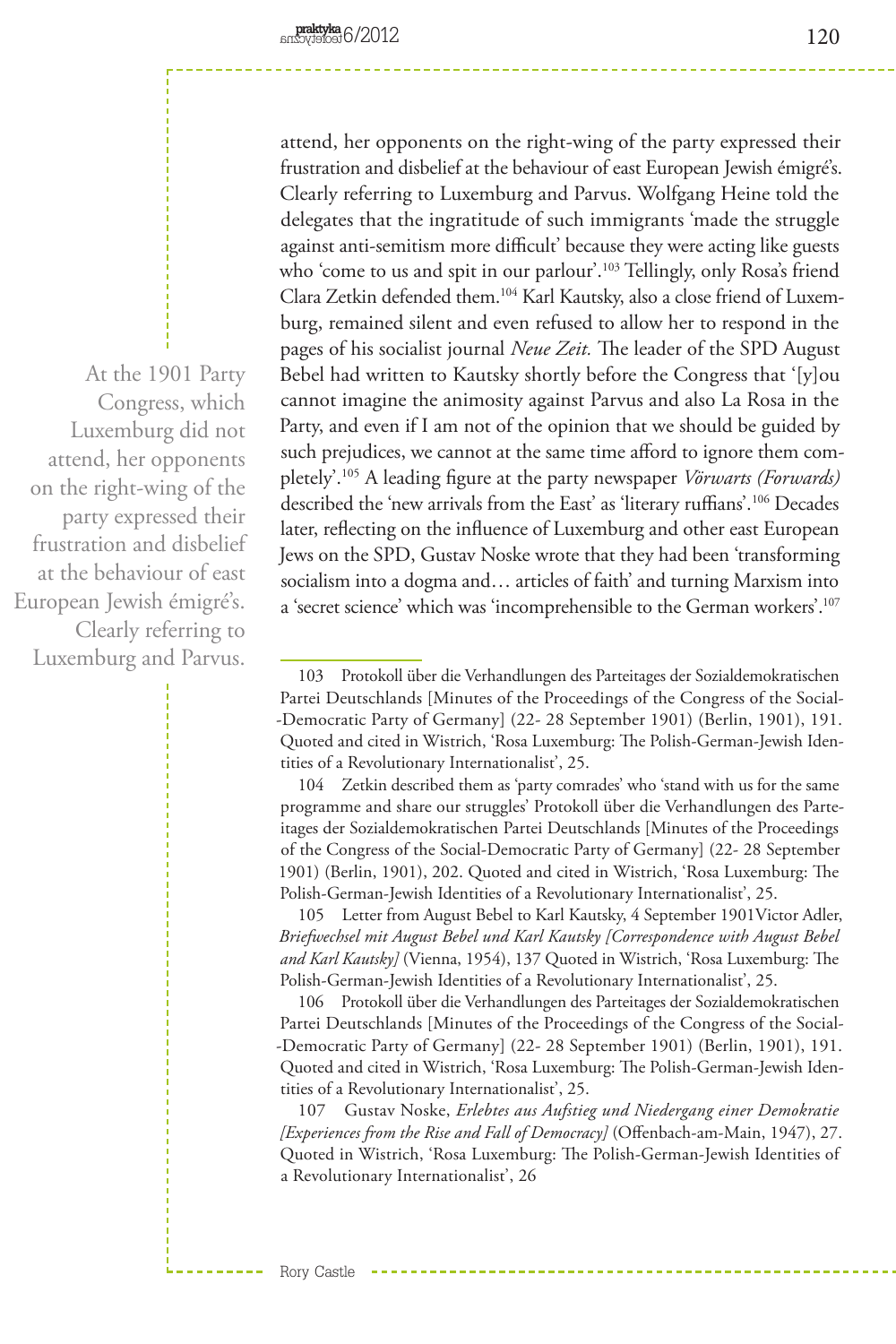In January 1919, Noske was the Defence Minister who led the suppression of the Spartacist Rising, during which Luxemburg was arrested and murdered.

Whilst opposing anti-Semitism in practice, Luxemburg also sought an explanation for its existence on a theoretical basis. When anti-Semites claimed that Marx's writings supported their views, Luxemburg defended him, writing that his work 'for the first time removed the Jewish question from the religious and racial sphere and given it a *social* foundation'.108 She followed the orthodox Marxist position on anti-Semitism, that it was a bourgeois disorder resulting from capitalist society.<sup>109</sup> Luxemburg quite deliberately sought to defend the writings of Marx and Engels on anti- -Semitism and the Jews and to elaborate on them herself. Luxemburg's views on anti-Semitism were relatively straightforward. Writing in 1910, she explained that: for Marxists '*the Jewish question as such does not exist,*  just as the "Negro question" or the "Yellow Peril" does not exist'. It was 'a question of racial hatred as a symptom of social reaction' which was 'to a certain extent' inevitable in 'societies based on class antagonism'.110

Combatting anti-Semitism was not a distinct, special problem, but 'one of a thousand social tasks' resulting from the inequalities of class society.<sup>111</sup> Luxemburg expressed the same view in 1917, writing to a Jewish friend who sent her a novel by the Jewish writer Spinoza:

'What do you want with this "special suffering of the Jews"? I am just as much concerned with the poor victims on the rubber plantations of Putumayo, the Blacks in Africa with whose corpses the Europeans play catch… Oh that "sublime stillness of eternity," in which so many cries of anguish have faded away *unheard*, they resound with me so strongly that I have no special place in my heart for the ghetto. I feel at home in the entire world, wherever there are clouds and birds and human tears.'112

110 R. Luxemburg, 'Dyskusja' ['Discussion'] in *Młot [Hammer],* no. 14, 5 November 1910, 5-7. Translated and quoted Wistrich, 'Rosa Luxemburg: The Polish-German-Jewish Identities of a Revolutionary Internationalist',18.

111 Quoted in Wistrich, 'Rosa Luxemburg: The Polish-German-Jewish Identities of a Revolutionary Internationalist', 20.

112 Rosa Luxemburg to Mathilde Wurm, Wronke Fortress, Posen, 16 February 1917 in *The Letters of Rosa Luxemburg ,* 373- 77.

<sup>108</sup> Rosa Luxemburg, 'Dyskusja' ['Disucssion'] in *Młot [Hammer],* no. 14, 5 November 1910, 5-7 [Polish] Translated and quoted in Wistrich, 'Rosa Luxemburg: The Polish-German-Jewish Identities of a Revolutionary Internationalist', 19.

<sup>109</sup> '…she undoubtedly shared the central Marxist premise that assimilation was the only progressive solution to the Jewish national problem in eastern Europe.' Wistrich, 'Rosa Luxemburg: The Polish-German-Jewish Identities of a Revolutionary Internationalist', 17.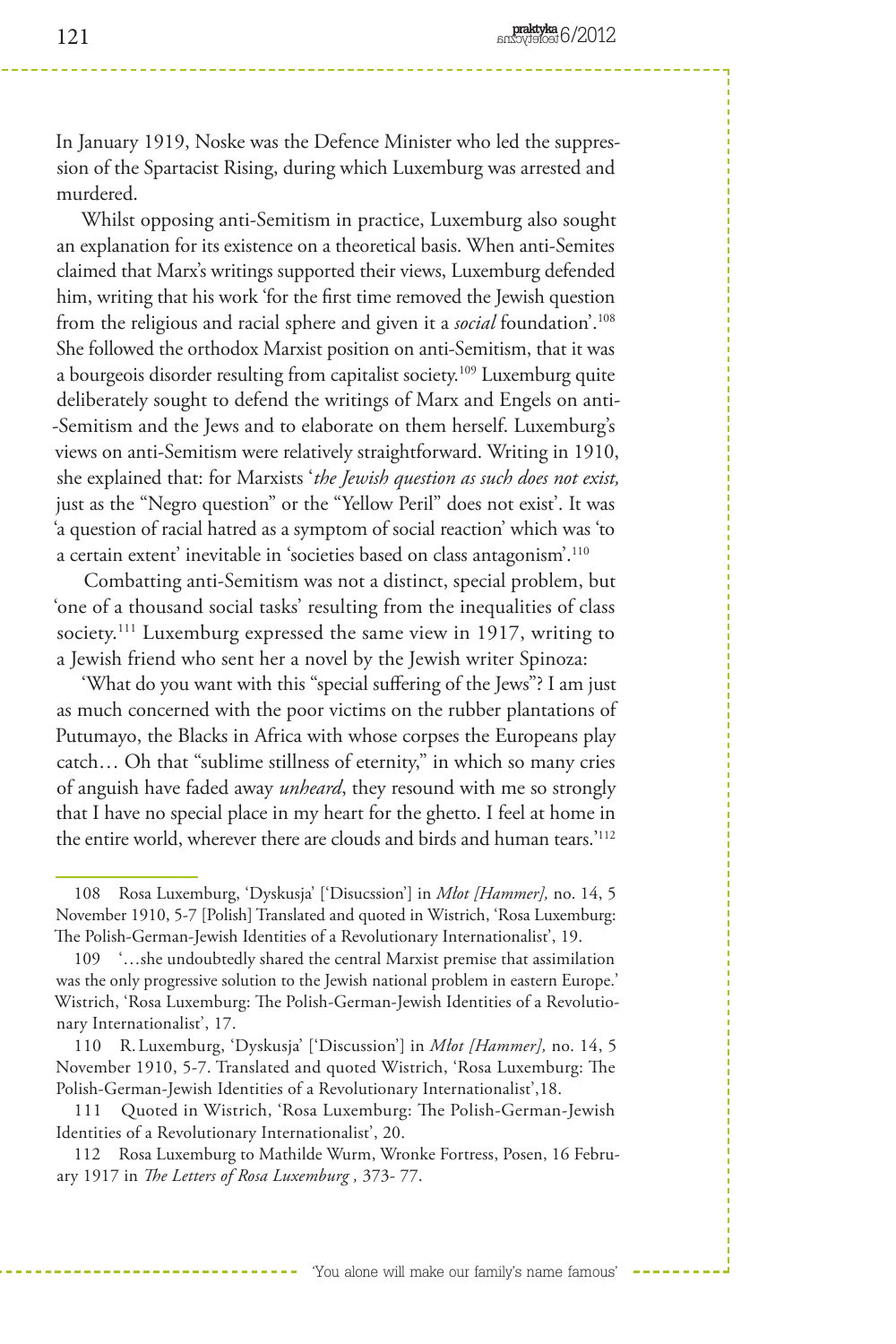Her family was a closely knitted support network, even when its members were spread out across Europe. This solid foundation, which supported and encouraged her at every step, gave Luxemburg the intellectual and personal confidence to go out and attempt to change the world.

Defining herself as an internationalist, Luxemburg would not countenance any suggestion that she, as a Jew, ought to be more attuned to Jewish suffering than the suffering of other groups. This does not mean that she was uninterested in Jewish suffering and anti-Semitism, which she herself experienced and understood only too well. She saw Jewish persecution, as she saw the lack of rights for women and other inequalities, as a consequence of the capitalist system and firmly believed that its overthrow and the coming of socialism would bring an end to anti- -Semitism. Her optimism convinced her that anti-Semitism was *declining,*  rather than growing. In 1906, she wrote that pogroms were now 'useless' as a weapon of the Tsarist regime, because the 'enlightened and revolutionary workers' made them an 'impossibility'. When pogroms did occur, it was only in backwards, rural areas.<sup>113</sup> Later, in 1917, she wrote to a concerned Russian friend that reports of pogroms in southern Russian must be 'directly fabricated' because the workers and socialism were 'much too strong for all that'. The growth of the labour movement in Russia meant that 'a new Kishinev' had become impossible. 'I can sooner imagine' she wrote 'pogroms against Jews here in Germany'.114

## *Conclusion*

Rosa Luxemburg gained a lot more from her family than has previously been understood by her biographers. Not only in terms of her education, financial support and assistance during her frequent incarcerations, but also in terms of her identity and politics. Her family was a closely knitted support network, even when its members were spread out across Europe. This solid foundation, which supported and encouraged her at every step, gave Luxemburg the intellectual and personal confidence to go out and attempt to change the world. Not only this, but her family gave her the basis of her value system and political beliefs. From her grandfather and father she inherited the belief that she was a Pole first and a Jew second, her passionate opposition to Tsarism and her emotional connection to Polish language and culture. Although her parents were religious, they did not consider themselves to be Jewish by natio-

<sup>113</sup> Róża Luksemburg, 'Co Dalej?' ['What Next?'] (Warsaw, 1906) Quoted in Wistrich, 'Rosa Luxemburg: The Polish-German-Jewish Identities of a Revolutionary Internationalist', 22.

<sup>114</sup> Rosa Luxemburg to Sophie Liebknecht, before 24 December 1917, Breslau in *The Letters of Rosa Luxemburg,* 453.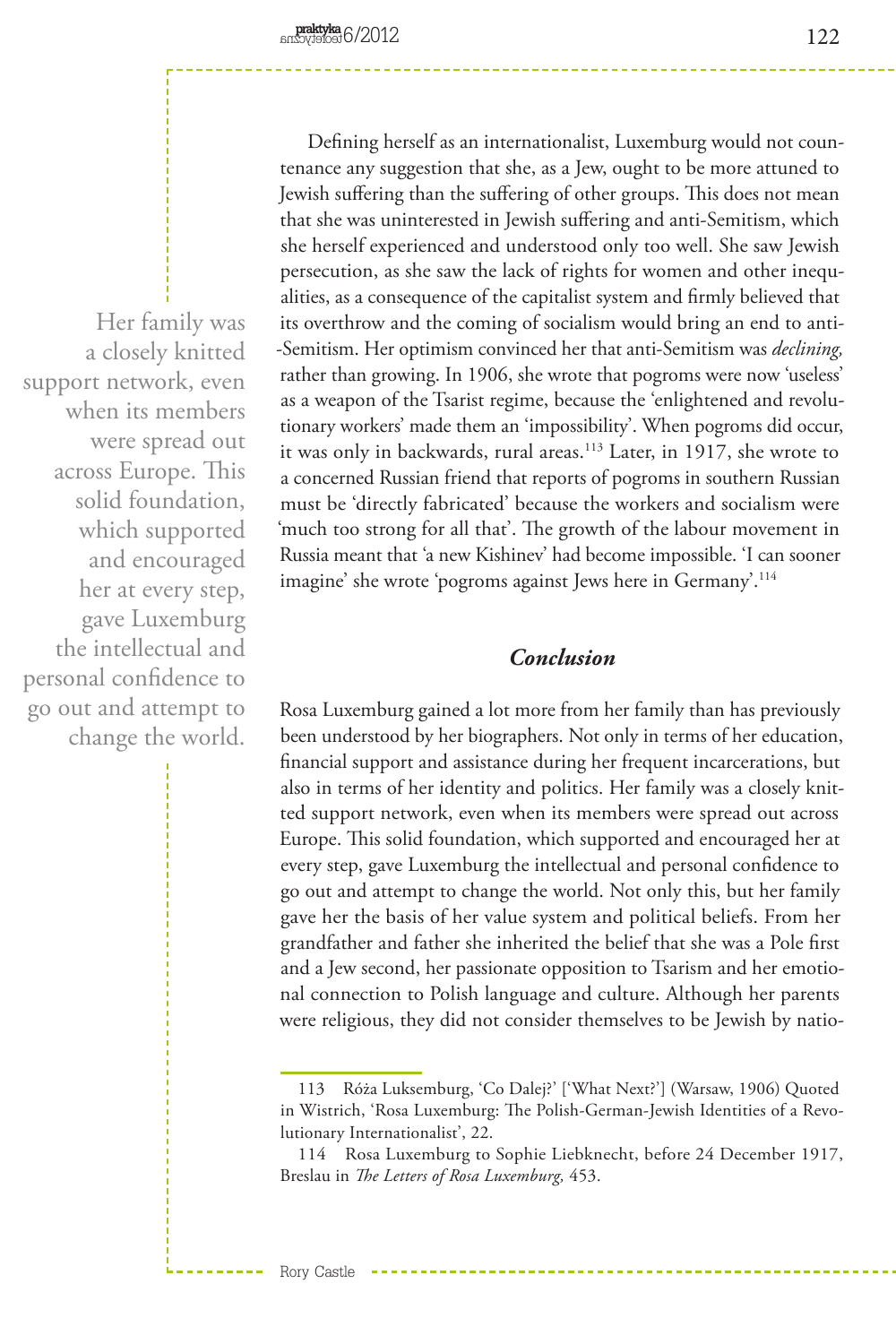nality, rather 'Poles of the Mosaic persuasion'.115 They devoted all of their energy and time to the education and wellbeing of their children, instilling in them not only culture and values, but the belief that 'blood is thicker than water' and that family always 'sticks together'.116 Perhaps that is why, despite their lack of sympathy for her politics and the suffering endured by the family as a result of her activities, Luxemburg's relatives remain proud of her achievements and proudly tell journalists that 'everyone in our family is very loved'.117

Rosa Luxemburg's identity as a Polish Jew, like her views on the Polish and Jewish questions, did not develop in a vacuum. They were born out of her upbringing and the experiences of herself and her family in nineteenth-century Poland. The partitions and the 1830 and 1863 Risings, Tsarist anti-Semitism and the *Haskalah,* industrialisation and the growth of the Polish labour movement. These are what shaped Luxemburg's views as she grew up in Tsarist Warsaw, and continued to do so long after she went into exile. If we want to understand her ideas, we must try to understand her life and the times in which she lived.

It is significant that in her last article, written in hiding in Berlin the night before her murder at the hands of proto-fascist soldiers, Luxemburg began by comparing the doomed Spartacist Rising, of which she was a reluctant leader, with the Polish November Rising of 1830- 31:

"Order reigns in Warsaw," Minister Sebastiani informed the Paris Chamber of Deputies in 1831, when, after fearfully storming the suburb of Praga, Paskiewitsch's rabble troops had marched into the Polish capital and begun their hangman's work on the rebels. "Order reigns in Berlin" is the triumphant announcement of the bourgeois press, of Ebert and Noske, and of the officers of the "victorious troops"… "Order reigns in Berlin!" You stupid lackeys! Your "order" is built on sand. The revolution will "raise itself up again clashing," and to your horror it will proclaim to the sound of trumpets: *I was, I am, I shall be.'*<sup>118</sup>

<sup>115</sup> The phrase comes from Ezra Mendelsohn and is used by Jacobs in his study of Rosa Luxemburg. See Jacobs, *A Familial Resemblance,* 73.

<sup>116</sup> Anna Luksenburg to Rosa Luxemburg, 23 September [1]901 in 'Appendix' to Ettinger, *Rosa Luxemburg; A Life* (1988), 323- 25.

<sup>117</sup> See Narbutt, 'Jeszcze jedno życie Czerwonej Róży'.

<sup>118</sup> Rosa Luxemburg, 'Order Reigns in Berlin' in *Die Rote Fahne [The Red Flag],*  14 January 1919. English translation by Peggy Fallen Wright in Peter Hudis & Kevin B. Anderson (eds.), *The Rosa Luxemburg Reader* (New York: Monthly Review Press, 2004), 373- 78.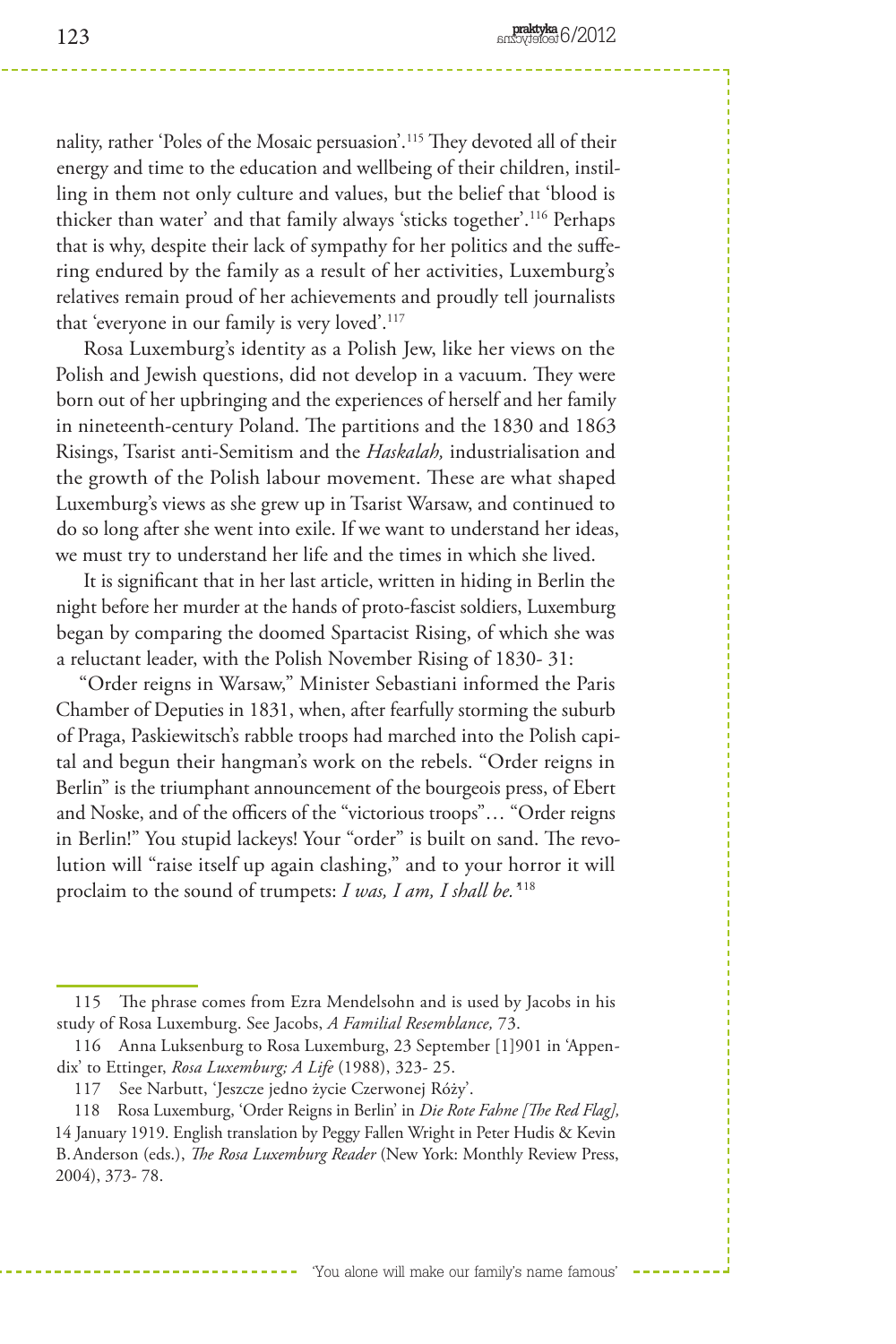**Rory Castle** is a final-year PhD candidate researching Rosa Luxemburg at Swansea University, United Kingdom. He studied modern history at Swansea University before taking an internship at the Rosa Luxemburg Foundation in Berlin. He has given a number of papers and recently held a talk and discussion on Rosa Luxemburg with Professor Jacqueline Rose (Queen Mary, London University) and Luxemburg's great-niece Ms. Marie-Louise Luxemburg at the Bath Royal Literary and Scientific Institution. His research explores Rosa Luxemburg's youth, background and family, her Polish and Jewish identities and why these areas have not previously been studied or fully understood.

His blog on debate, publications and scholarship about Rosa Luxemburg is www.rosaluxemburgblog.wordpress.com.

**Rory Castle** jest doktorantem ostatniego roku na Uniwersytecie w Swansea. Studiował tam historię nowoczesną zanim podjął staż w Fundacji Róży Luksemburg w Berlinie. Napisał szereg artykułów oraz przeprowadził rozmowę i prowadził dyskusję o Róży Luksemburg z prof. Jacqueline Rose (Queen Mary, London University) oraz krewną Róży Luksemburg Marie-Louise Luxembourg. Przedmiotem jego badań są młodość Róży Luksemburg, jej pochodzenie i rodzina, polska oraz żydowska tożsamość oraz próba odpowiedzi na pytanie dlaczego zagadnienia te nie były dotychczas wystarczająco badane i nie zostały w pełni zrozumiane. Prowadzi blog www.rosaluxemburgblog.wordpress.com.

#### **Dane adresowe autora**:

Rory Castle 23 Penmaen Terrace, Swansea,Wales, United Kingdom.SA1 6HZ. **e-mail:** rorycastle@hotmail.co.uk

#### **Cytowanie**:

R. Castle, *'You alone will make our family's name famous'.* Rosa Luxemburg, Her Family and the Origins of her Polish-Jewish Identity, "Praktyka Teoretyczna" nr 6/2012, http://www.praktykateoretyczna.pl/PT nr6\_2012\_Roza\_Luksemburg/09.Castle.pdf (dostęp dzień miesiąc rok)

**Abstrakt**: Niniejszy artykuł omawia pochodzenie społeczne Róży Luksemburg, jej młodość i atmosferę panującą w rodzinnym domu, w kontekście ich wpływu na kształtowanie się jej polsko-żydowskiej tożsamości, a także jej późniejszych poglądów na kwestie polską i żydowską. W celu zrozumienia źródeł jej koncepcji asymilacji